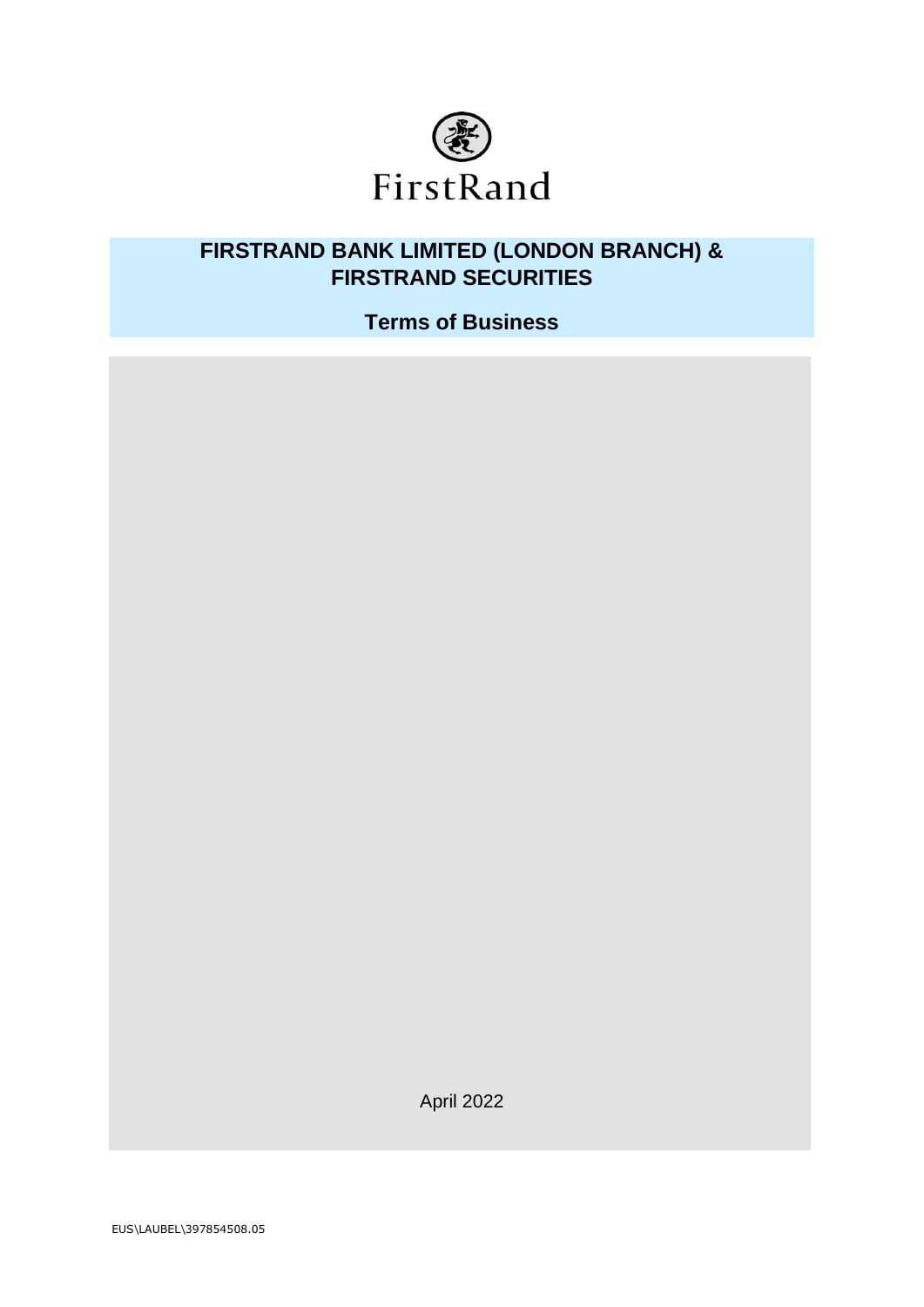

# **TABLE OF CONTENTS**

| 1.  |  |
|-----|--|
| 2.  |  |
| 3.  |  |
| 4.  |  |
| 5.  |  |
| 6.  |  |
| 7.  |  |
| 8.  |  |
| 9.  |  |
| 10. |  |
| 11. |  |
| 12. |  |
| 13. |  |
| 14. |  |
| 15. |  |
| 16. |  |
| 17. |  |
| 18. |  |
| 19. |  |
| 20. |  |
| 21. |  |
| 22. |  |
| 23. |  |
| 24. |  |
| 25. |  |
| 26. |  |
| 27. |  |
| 28. |  |
| 29. |  |
| 30. |  |
| 31. |  |
| 32. |  |
| 33. |  |
| 34. |  |
| 35. |  |
| 36. |  |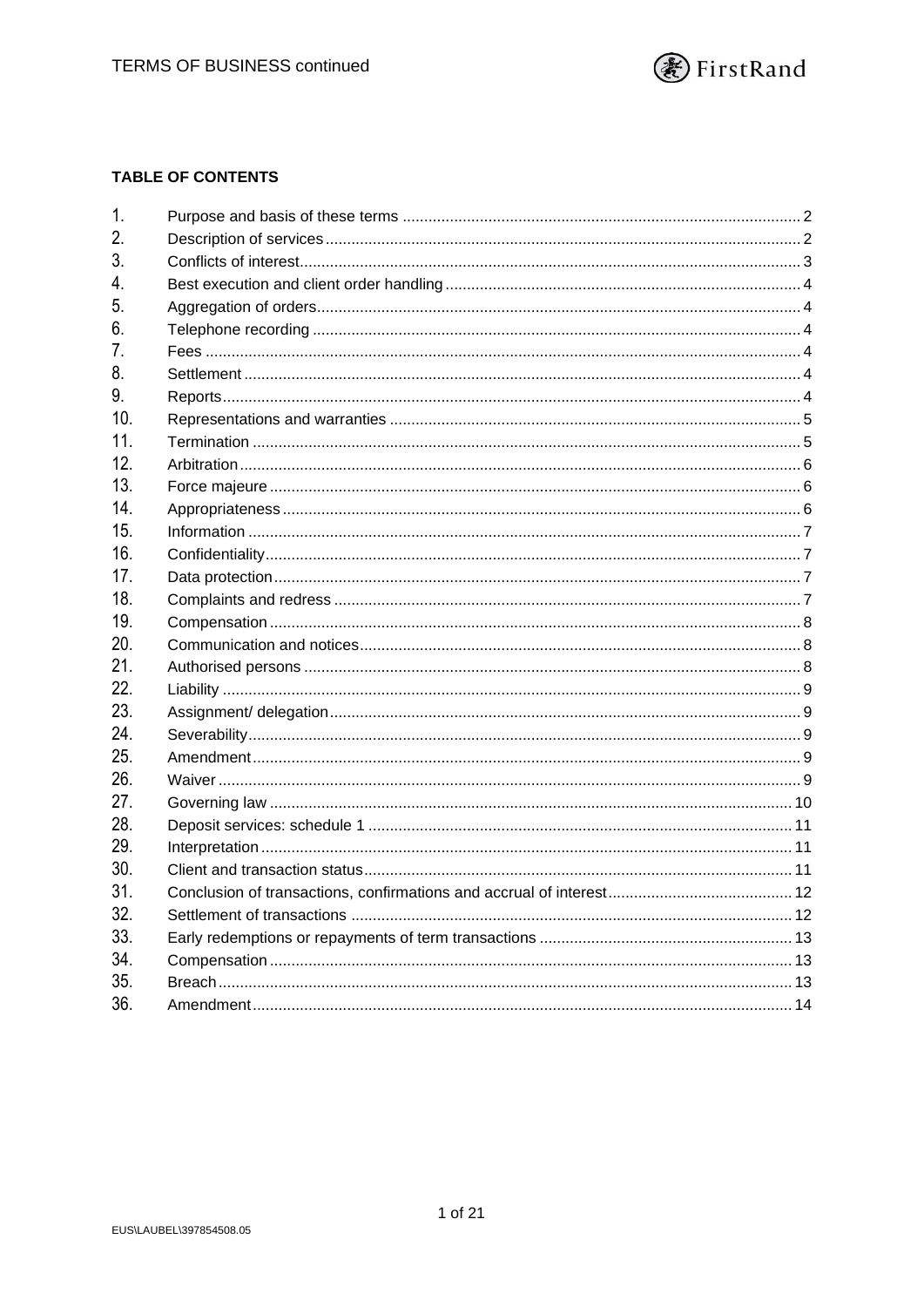

# PURPOSE AND BASIS OF THESE TERMS

1. These Terms of Business ("Terms") will apply to all business which FirstRand Bank Limited (London Branch) ("FRB"), having its registered office at Austin Friars House, 2-6 Austin Friars, London EC2N 2HD, may carry on with or for the counterparty name, (the "client"), subject to the terms of any other agreement relating to any specific business or transaction between FRB and the client.

2. FRB is authorised and regulated by the South African Reserve Bank. It is authorised in the UK by the Prudential Regulation Authority ("PRA") and subject to regulation by the Financial Conduct Authority ("FCA") and limited regulation by the PRA. Details regarding the extent of FRB's regulation by the PRA are available from FRB on request.

3. Under FCA rules, if FRB conducts "investment business" with or for a client, FRB needs to provide the client with a client categorisation letter, which details the scope and remit of the FCA rules and how they would apply to any investment business relationship between the client and FRB.

4. FRB will inform the client of its client categorisation and treat the client accordingly as either a "professional client" or an "eligible counterparty" within the meaning of the FCA rules. The client has the right to request a different categorisation. If the client requests a change of categorisation from professional client to eligible counterparty and FRB agrees to such categorisation, FRB would no longer be required by regulatory rules to provide certain protections granted to professional clients. If the client requests to be categorised as a retail client, FRB may refuse to provide any services to the client.

#### DESCRIPTION OF SERVICES

5. FRB will provide the following services to the client in respect of designated investments (except for spread bets):

- (a) arranging services, including transmitting orders on the client's behalf to an executing broker (including an affiliate).
- (b) executing orders on the client's behalf on trading venue or off-trading venue; and
- (c) dealing on own account with the client, including where FRB executes the client's orders on a trading venue or off-trading venue and where FRB provides quotes to the client for the client to accept at its discretion, (referred to together as "Investment Services").

6. When providing the Investment Services to the client, FRB may enter into transactions with the client either as agent or as principal.

7. Unless FRB and the client agree otherwise in writing, FRB will not provide the client with any personalised advice (including investment advice) or recommendations under these Terms.

8. FRB will provide the client with deposit taking services as detailed in [schedule 1.](#page-11-0)

9. FRB's website at https://www.rmb.co.uk/ contains further details about FRB and its services and other information relevant to these Terms.

10. Unless otherwise agreed, FRB may introduce the client to investment products provided by other service providers, including services and/or activities provided by FirstRand Group companies and/or other associates.

11. The services and/or activities provided by FRB will be subject to statutory, regulatory or market requirements as applicable. FRB will not deliberately or wilfully enter into any relationships or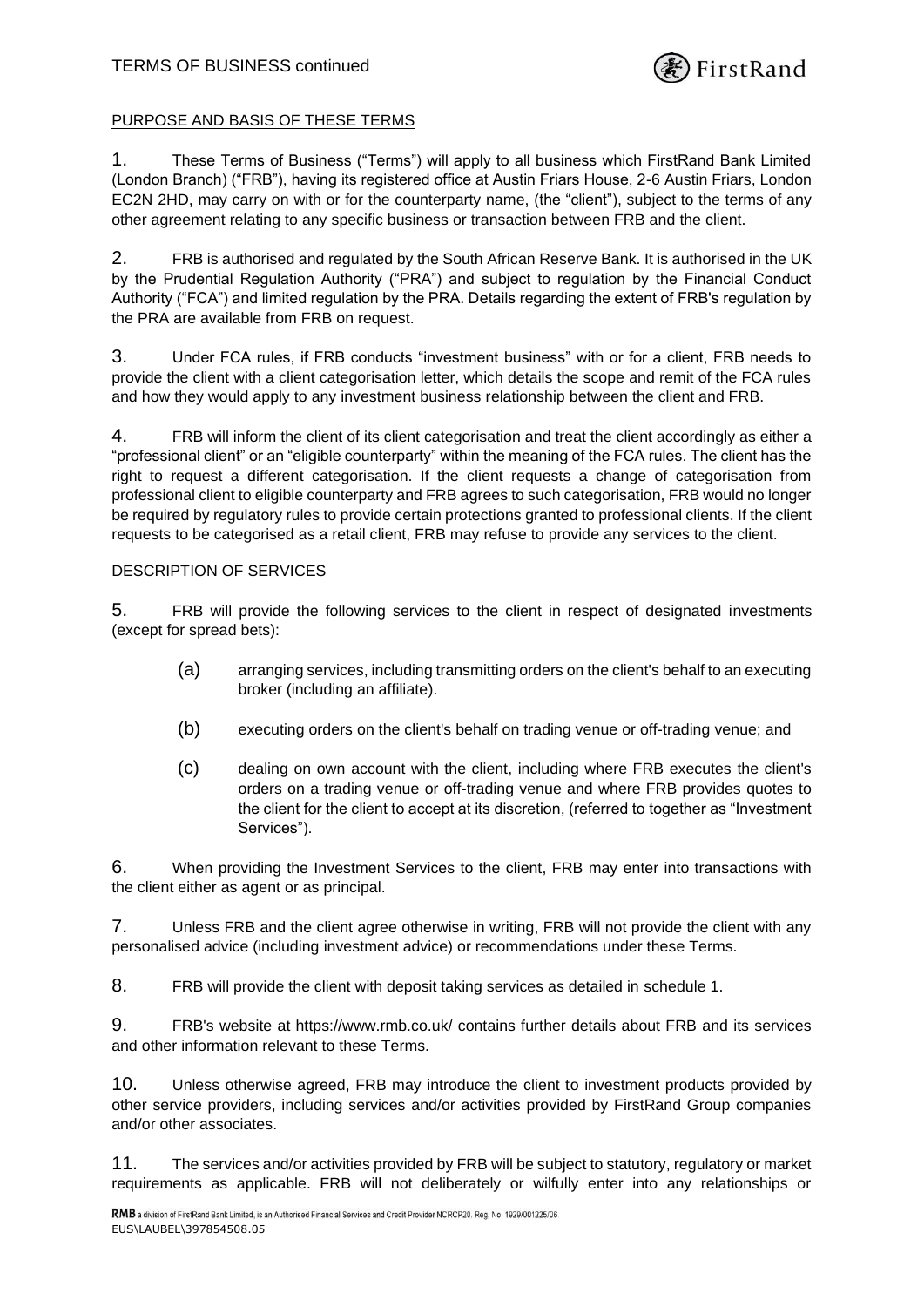

transactions which contravene any law or regulation, including local and international sanctions. FRB may take any action which it considers appropriate to meet its obligations in any jurisdiction or in terms of FRB's policies relating to the prevention of fraud, money laundering, financing of terrorism, or other similar financial crimes.

12. The services and/or activities provided by FRB will be provided in good faith and after exercising appropriate due diligence and care, but the client must bear in mind that all transactions involve an element of risk and the degree of risk is a matter of judgment and cannot be accurately predetermined.

13. The client hereby authorises FRB to do anything which it considers necessary or appropriate either to provide the agreed service(s) and/or activities or to comply with any applicable statute or regulation.

14. The applicability of certain FCA rules (specifically Conduct of Business rules) depends on whether a client has been categorised as a "retail client", "professional client" or an "eligible counterparty".

15. Where FRB holds money for client(s), in the course of executing orders on their behalf or other activities, such funds will not be treated as client money within the meaning of the FCA Rules. Such money will be held as deposits.

16. Please note that certain foreign exchange transactions conducted by FRB will be subject to the Exchange Control Regulations issued in terms of the Currency and Exchanges Act (Act no. 9 of 1933) of South Africa. Therefore, in respect of all Rand currency related transactions, and in respect of any party who is a non-resident for South African Exchange Control purposes and is a foreign subsidiary or branch of a South African corporate or other South African entity, the client represents to FRB that all relevant transactions are entered into for commercial trading purposes, and not for speculative or investment purposes and that such client will comply with all South African Exchange Control laws as applicable .

# CONFLICTS OF INTEREST

17. In accordance with FCA rules, FRB takes all appropriate steps to prevent or manage conflicts and potential conflicts of interest that may arise between FRB or its affiliates and its clients and between FRB's different clients, in the course of FRB providing its services to clients. FRB manages its conflicts of interests in accordance with its conflicts of interest policy, a summary of which is available on FRB's website [here.](https://www.rmb.co.uk/page/regulatory-disclosure) Further, details regarding FRB's conflicts of interest policy may be provided to the client upon the client's request.

18. The client agrees that FRB and/or its affiliated companies are entitled to provide services to, or effect transactions with or for the client, notwithstanding that FRB may have a material interest in the transaction, or that it may result in a potential conflict of interest in relation to the transaction. The client hereby accords its consent to FRB acting in any manner which it considers appropriate in such circumstances.

19. If FRB is not reasonably confident that its arrangements prevent the risk of damage to the interests of a client arising as a result of a conflict, FRB will disclose the general nature and/or sources of the conflict of interest to the client and the steps taken to mitigate those risks, in a durable medium, before undertaking any transaction with or for the client.

20. Save to the extent provided in the FCA rules, FRB shall not be liable to account to the client for, or to disclose to the client the amount of, any profit, commission or remuneration made or received by FRB in the course of providing services to the client.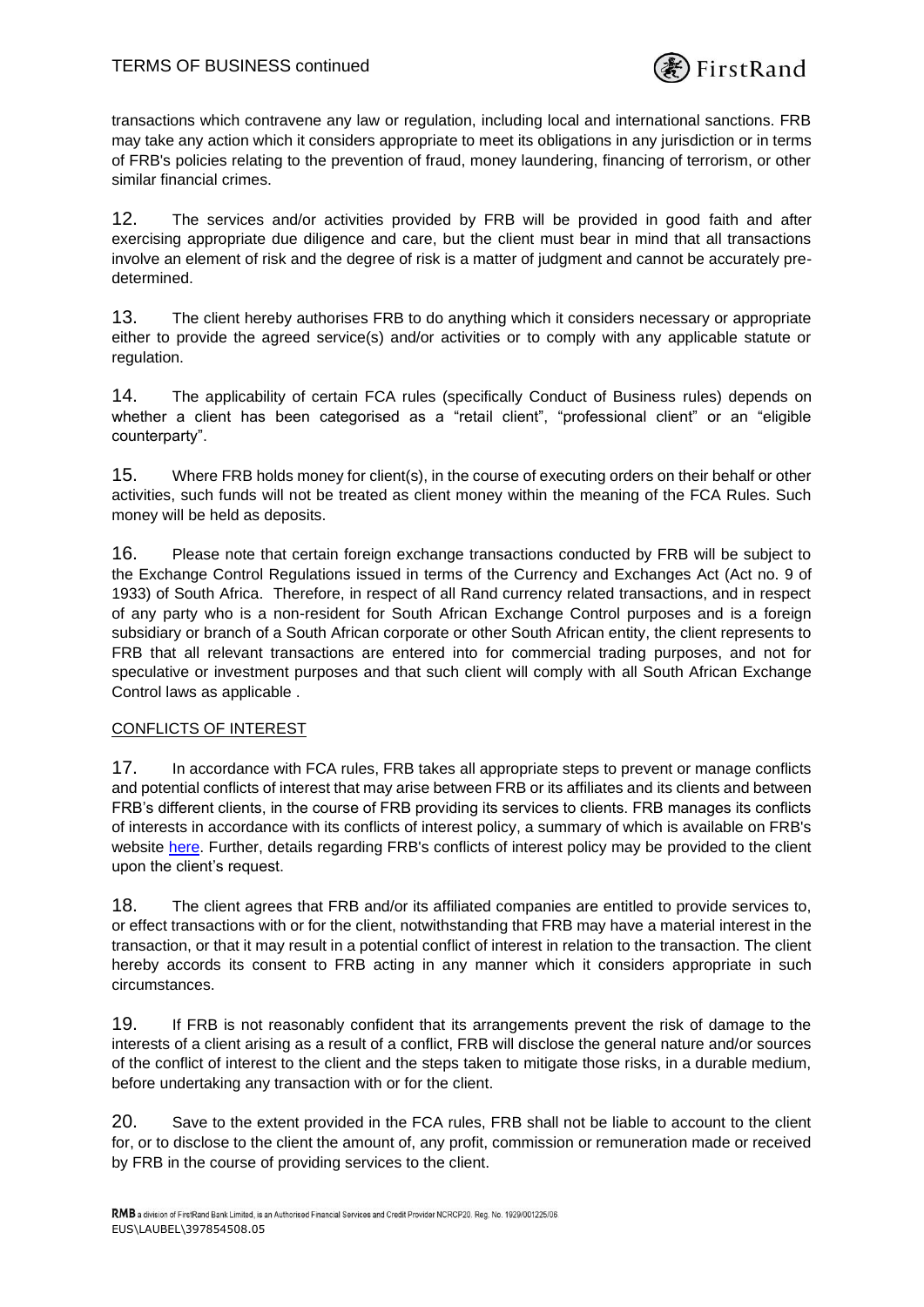# BEST EXECUTION AND CLIENT ORDER HANDLING

21. The client confirms that they have read and agree to the Best Execution and Client Order Handling Policy which is available on our website [here.](https://www.rmb.co.uk/page/regulatory-disclosure) This policy will apply unless the client has given specific instructions which are inconsistent with it. FRB may notify the client of any material changes to the Best Execution and Client Order Handling Policy, but it is the client's responsibility to check for any other changes to the policy as published from time to time on FRB's website. The continued placement of orders by the client will constitute the client's continued consent to the Best Execution and Client Order Handling Policy as is in effect from time to time.

## AGGREGATION OF ORDERS

22. FRB may combine the client's order with its own orders and the orders of other clients. When combining orders with those of other clients, FRB must reasonably believe that this is in the best interests of its clients. However, aggregation may result in the client obtaining a less favourable price in relation to a particular order. The client should refer to FRB's Best Execution and Client Order Handling Policy for more information.

#### TELEPHONE RECORDING

<span id="page-4-0"></span>23. In accordance with standard market practice and FCA rules, FRB records all telephone conversations between FRB, its counterparties, and brokers. These recordings may assist in the clarification of any trade queries or disputes and will be kept for a reasonable period of time before being destroyed. All precautions will be made to ensure the confidentiality of the recordings. A copy of the recording will be available on request for a period of five years and, where requested by FRB's regulators, for a period of up to seven years.

## FEES

24. Fees and/or commissions will depend on the service and/or product being provided and will be appropriately communicated to the client in advance of providing the service. FRB may also receive fees from group companies when it introduces a client to them. If applicable the client can request further details of such fees from the client's usual contact at FRB.

# SETTLEMENT

25. The client agrees to settle in full the cost of purchase, and all other amounts owing to FRB in accordance with and on the dates shown on transaction confirmations, invoices, and statements. FRB reserves the right not to settle transactions with the client until and unless FRB has received all the necessary documents or money with all charges, interest or other costs incurred in accordance with these Terms. Should the client fail to comply with its settlement obligations, FRB may apply additional charges to cover costs and/or purchase at the client's cost to fill delivery. If FRB is charged a cash penalty or receives a penalty credit either directly or indirectly by a Central Securities Depository where a transaction executed by the client is late to match or fails to settle within legal and market agreed guidelines, FRB may, at its discretion, charge the cash penalty or transfer the penalty credit to the client, as relevant.

26. The client shall make available cleared funds to settle purchases on or before the settlement date. If the client is selling investments, the client shall deliver to FRB the investments being sold at least two business days prior to the settlement date.

# REPORTS

27. In respect of all the Investment Services, FRB will provide the client with an annual statement providing the client with an overview of the services it received.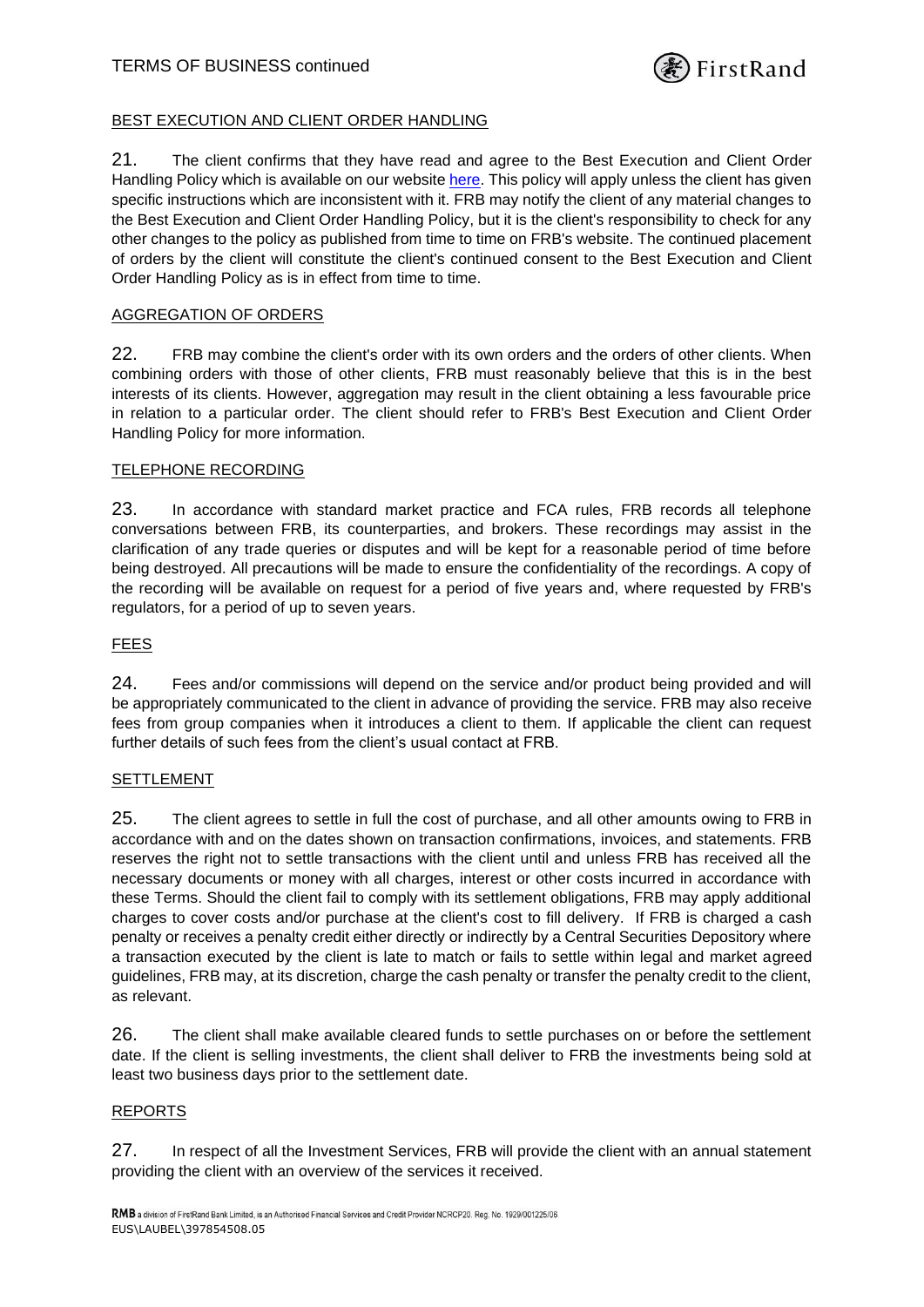

## REPRESENTATIONS AND WARRANTIES

- 28. FRB and the client represent and warrant to each other that:
	- (a) they are duly incorporated and validly existing under the laws of the country in which each was incorporated.
	- (b) they have all registrations, licences, permits, approvals, consents, and other authorisations which are required to enable them to lawfully and properly carry out their duties and obligations under the Terms.
	- (c) they have the legal capacity and authority to enter into these Terms, and that these Terms are binding upon them; and
	- (d) they shall promptly inform each other if any representation, warranty, or agreement made by them through these Terms is no longer true or requires exception and/or modification to remain true.
- 29. The client represents and warrants that:
	- (a) the execution, delivery and performance of these Terms or any supplementary terms, including those contained in [schedule 1,](#page-11-0) in respect of each product or service and the purchase or sale by the client of products or services in connection with a transaction or the Investment Services, does not violate or conflict with any applicable laws or regulations that apply to the client.
	- (b) it will comply with all applicable laws and regulations when exercising its rights and performing its obligations under these Terms.

# **TERMINATION**

- 30. These Terms shall be terminated:
	- (a) upon the expiration of not less than 30 days written notice given by either FRB or the client to the other.
	- (b) immediately upon a written notice given either by FRB or the client in the event of either FRB or the client:

(i) becoming insolvent or unable to pay its debts as they become due, making a general assignment, arrangement, or composition with or for the benefit of creditors, or a provisional liquidator, liquidator, receiver, or voluntary administrator being appointed over any of its assets.

<span id="page-5-0"></span>(ii) committing a breach of these Terms which is capable of remedy but is not remedied by the party in breach within 15 days of service of a written notice upon it requiring the remedy of such breach: or

(iii) committing a breach of these Terms (other than the one pursuant to sub-clause [\(ii\)](#page-5-0) above) that would justify the termination of these Terms by law.

31. The termination of these Terms shall be without prejudice to any existing liability or obligations of either FRB or the client. FRB and the client shall be entitled to receive all fees and other monies accrued or due up to the date of such termination.

32. Upon termination of these Terms, FRB and the client undertake to complete all existing transactions as soon as possible. Termination will be without prejudice to the completion of transactions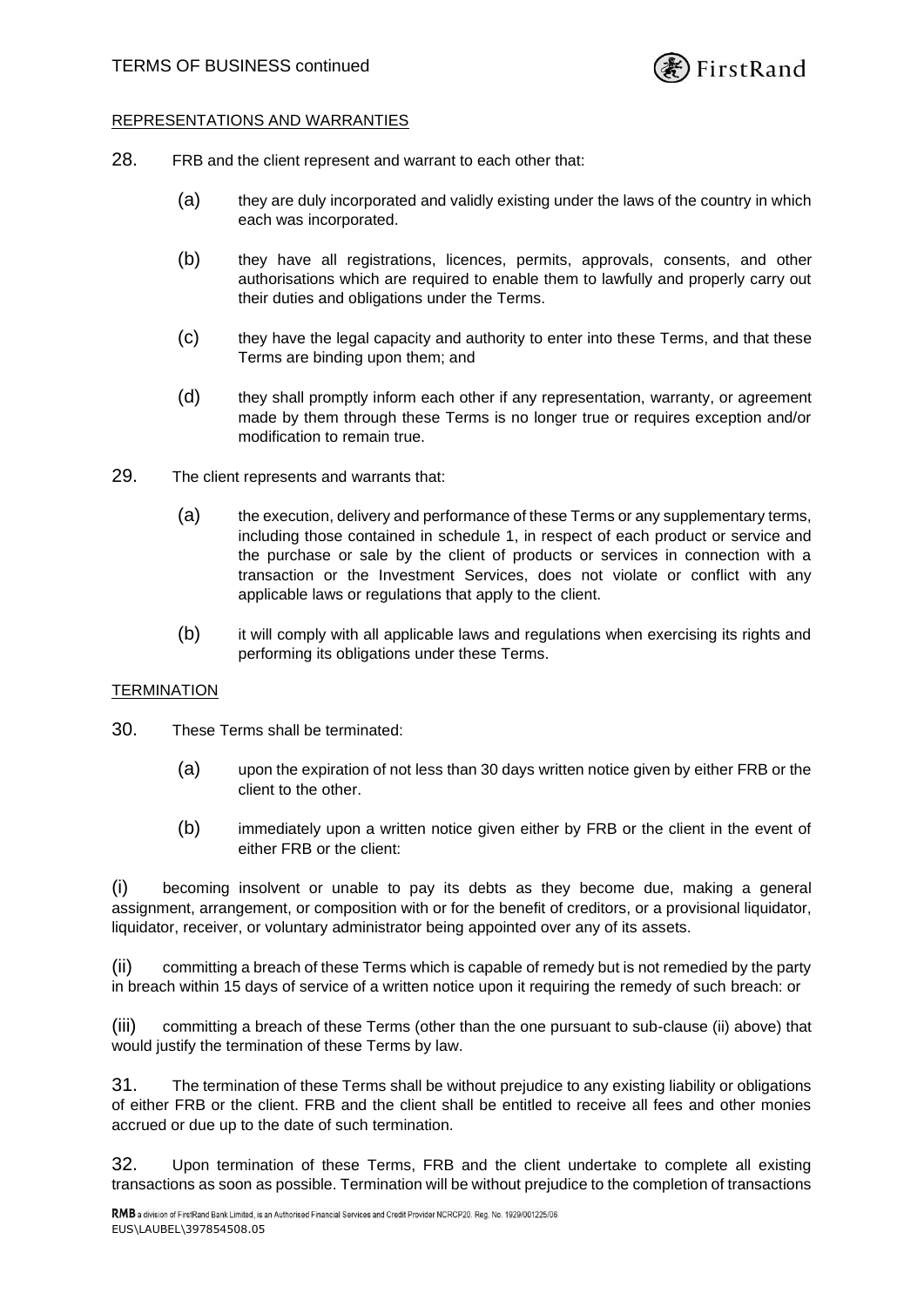

already initiated. All transactions in progress will be executed in accordance with the client's instructions and these Terms will continue to bind FRB and the client in relation to such transactions.

33. Any termination shall be subject to the settlement of any outstanding transactions and the payment of any charges and other amounts due (which become due and payable immediately). FRB will be entitled to set off any amount due to the client against any amount due to FRB, FRB paying the client or the client paying FRB the resultant net balance. In the event that FRB does not receive settlement money on or before the date they are due, FRB may: sell any securities purchased or cancel any transactions entered into with the client or made on the client's behalf. The client agrees to indemnify and keep FRB indemnified for any losses or expenses arising out of or in connection with such action.

34. In the event of the warranties made by the client not being and remaining true and correct while any transaction remains outstanding, FRB will be entitled to take such action as it considers necessary to ensure that it is in compliance with applicable laws and regulations. Such action will include, but not be limited to, terminating any non-compliant transactions. The foregoing is without prejudice to any other rights which FRB may have as a result of such incorrect warranty being given.

# ARBITRATION

35. If at any time any question, dispute or difference whatsoever shall arise between FRB and the client in connection with these Terms, either party may give the other a written notice of the existence of such question, dispute, or difference. Where a dispute is unable to be resolved, either party may, by giving written notice to the other party, refer the dispute for arbitration under the Arbitration Act 1996 by a person to be mutually agreed upon by FRB and the client.

36. Once a dispute has been referred to arbitration, FRB and the client are precluded from commencing litigation to resolve such a dispute until the arbitration is complete.

37. Where an arbitrator is not agreed by FRB and the client within 30 days after one party issues a written request for the other party to consent to the appointment of an arbitrator, the arbitrator will be the person appointed by the then President of the Law Society in England and Wales.

38. A submission to arbitration under this clause shall be deemed to be a submission to a sole arbitrator pursuant to the Arbitration Act 1996.

# FORCE MAJEURE

39. If FRB or the client is prevented or restricted directly or indirectly from carrying out all or any of its obligations under these Terms due to a cause beyond its reasonable control, including, without limitation, acts of God, civil commotion, riots, insurrection, acts of government, fire, explosion, epidemics, governmental embargoes, acts of terrorism, market default, suspension, failure, closure, devaluations and fluctuations or like causes, and any other event beyond reasonable control, the party so affected shall, to the extent so prevented, be relieved of its obligations under these Terms, during the period of such events and shall not be liable for any delay or failure in the performance of any obligations or loss or damage either general, special or consequential which the other party may suffer due to or resulting from such delay or failure.

# APPROPRIATENESS

<span id="page-6-0"></span>40. Based on information provided by the client, in providing the Investment Services, FRB shall be responsible for assessing the appropriateness of investments for the client as required by the FCA rules. The reason for assessing appropriateness is to enable FRB to act in the client's best interest. As the client is a professional client or eligible counterparty, FRB is entitled to assume that the client has the necessary level of experience and knowledge in order to understand the risks involved.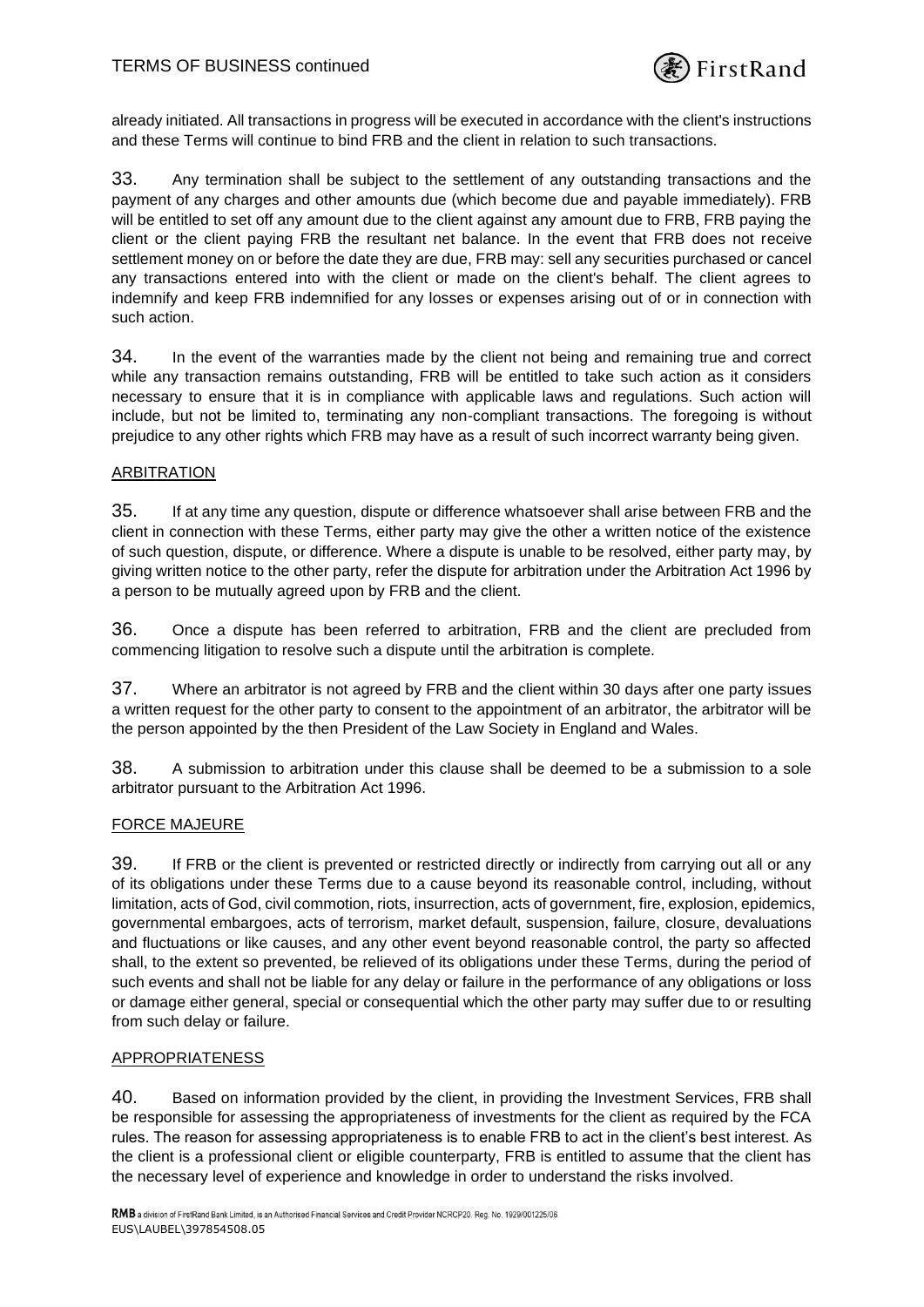

# INFORMATION

<span id="page-7-0"></span>41. The client will promptly provide FRB with such information as FRB may, acting reasonably, request from time to time, and will update that information as required by FRB to enable FRB or any of its affiliates to comply with any applicable laws and regulations. The client shall be responsible for ensuring that information provided to FRB is accurate, complete, and up-to-date. The client will notify FRB of any material change in the validity of, or information contained in, any information the client has previously provided FRB subject to this clause [41.](#page-7-0)

# CONFIDENTIALITY

- <span id="page-7-1"></span>42. During the validity of these Terms and after their termination, FRB and the client will:
	- (a) not use the information provided by either party to the other except for the purpose of, and only to the extent necessary for, the performance under these Terms.
	- (b) not disclose any such information to a third party without the prior written consent of the party to which such information relates unless:

(i) the disclosure is to the directors, officers and/or employees of FRB and/or the client to the extent necessary for the performance under these Terms; or

- (ii) the disclosure is required by law; or
- (iii) the information is already in the public domain.

43. In the event of these Terms being terminated, the provisions of this clause shall remain in full force and effect for a period of ten years after such termination.

# DATA PROTECTION

- 44. It is acknowledged that FRB and the Client are each a data controller of any personal data processed for the purposes of implementing these Terms or in connection with the services provided under these Terms and shall each comply with their respective obligations under applicable data protection laws including but not limited the UK GDPR and the UK Data Protection Act 2018 ("Data Protection Legislation").
- 45. Where the Client provides FRB with personal data (for example in relation to its employees, representatives, directors, shareholders, or beneficiaries), it shall:
	- (a) ensure that the personal data has been collected and disclosed to FRB in compliance with Data Protection Legislation and is accurate and up to date.
	- (b) inform the relevant data subjects that it is providing their personal data to FRB and shall refer those data subjects to FRB's Fair Processing Notice available at [https://www.rmb.co.uk/page/customer-fair-processing-notice;](https://www.rmb.co.uk/page/customer-fair-processing-notice) and
	- (c) obtain any applicable consents for FRB's processing of personal data as set out in FRB's Fair Processing Notice.

# COMPLAINTS AND REDRESS

46. FRB is required to put in place internal procedures for handling complaints fairly and promptly. Any complaint should be made in writing to the Compliance Officer at the address indicated under clause [49](#page-8-0) of these Terms. FRB will send the client a written acknowledgement of its complaint promptly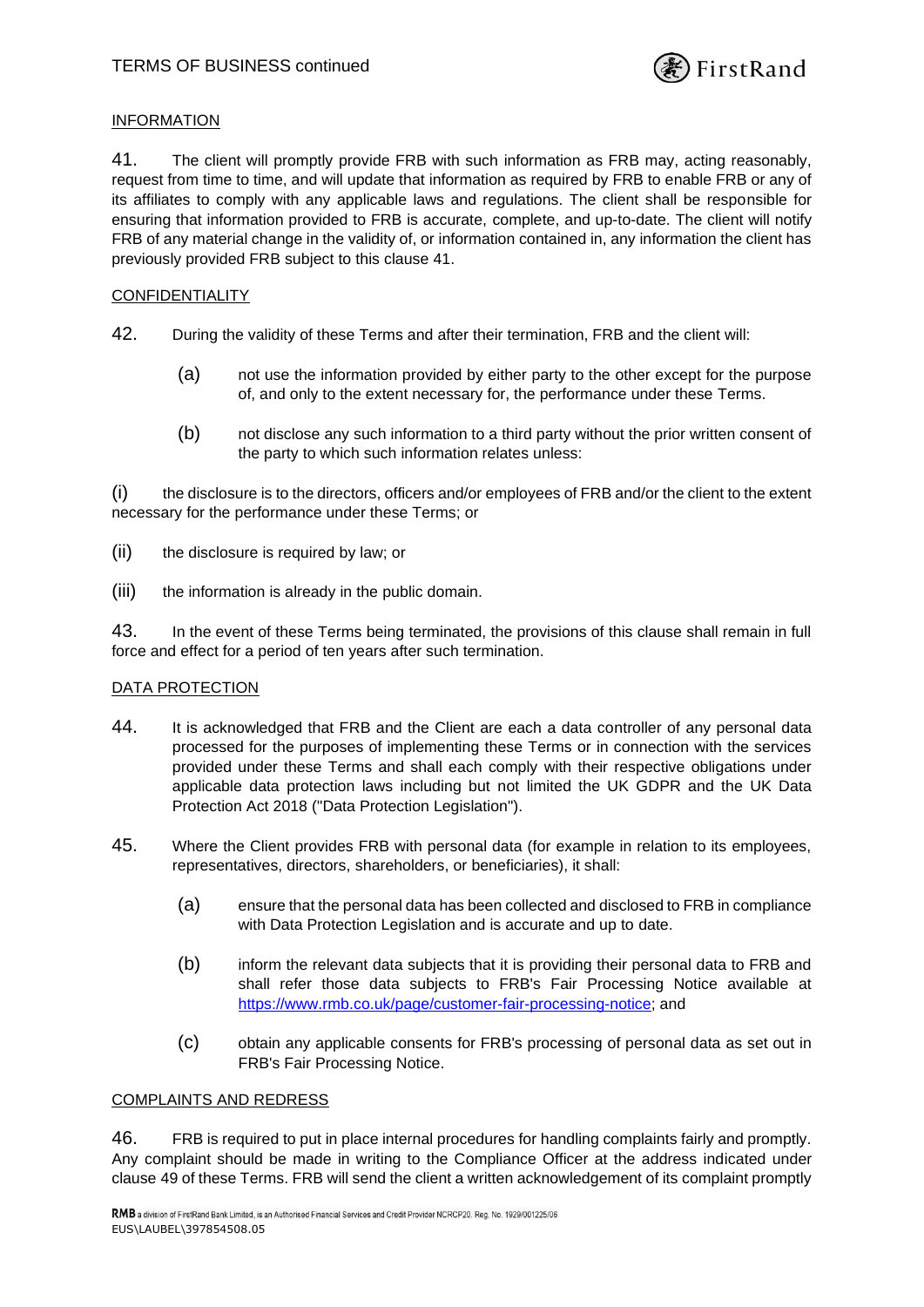

following receipt. Once FRB has reviewed the client's complaint, FRB will inform the client of the options available to it as to how the complaint can be handled. The client may have a right to directly complain to the Financial Ombudsman Service. Further information about FRB's complaints procedures is available on request.

## **COMPENSATION**

47. The client may be entitled to compensation from the Financial Services Compensation Scheme ("FSCS") if FRB cannot meet its obligations in respect of the Investment Services. This depends on the types of business and the circumstances of the claim. Generally, a professional client or eligible counterparty will not be eligible for compensation.

#### COMMUNICATION AND NOTICES

48. The client may communicate with FRB in writing, by email or other electronic means, or orally (including by telephone). The client may contact FRB at the following email address: compliance@rmb.co.uk.

<span id="page-8-0"></span>49. Unless otherwise agreed, all formal notices or communication in connection with these Terms, must be made by the client to FRB in writing, be addressed to the recipient and be either delivered personally, sent by first class post to the following address or sent by facsimile to the following fax number:

FirstRand Bank Limited (London Branch) Austin Friars House, 2-6 Austin Friars, London EC2N 2HD Fax: + 44 (0)207 939 1713

50. Unless the client has formally notified FRB of an address for notices and communications, FRB will send formal notices and communications to the client in writing to any one or more of (a) the last known address for correspondence of the client, and/or (b) the registered address of the client.

51. Any notice of any change of address or contact details for service of these notices must be given in writing by the party concerned and delivered by hand or sent by registered mail to the physical or postal address of the other party.

52. Unless there is evidence that it was received earlier or later, provided it can be shown that the notice or communication was posted, faxed, or delivered, any notice or communication shall be deemed to have been received:

- (a) in the case of posting, 2 business days after the date of posting (except in the case of airmail which shall be deemed to be received 6 business days after posting).
- (b) in the case of facsimile, 1 hour after dispatch; and
- (c) in the case of hand delivery, on the day of such delivery.

53. The language for formal communications shall be English, and the client will receive documents and other information from FRB in English.

#### AUTHORISED PERSONS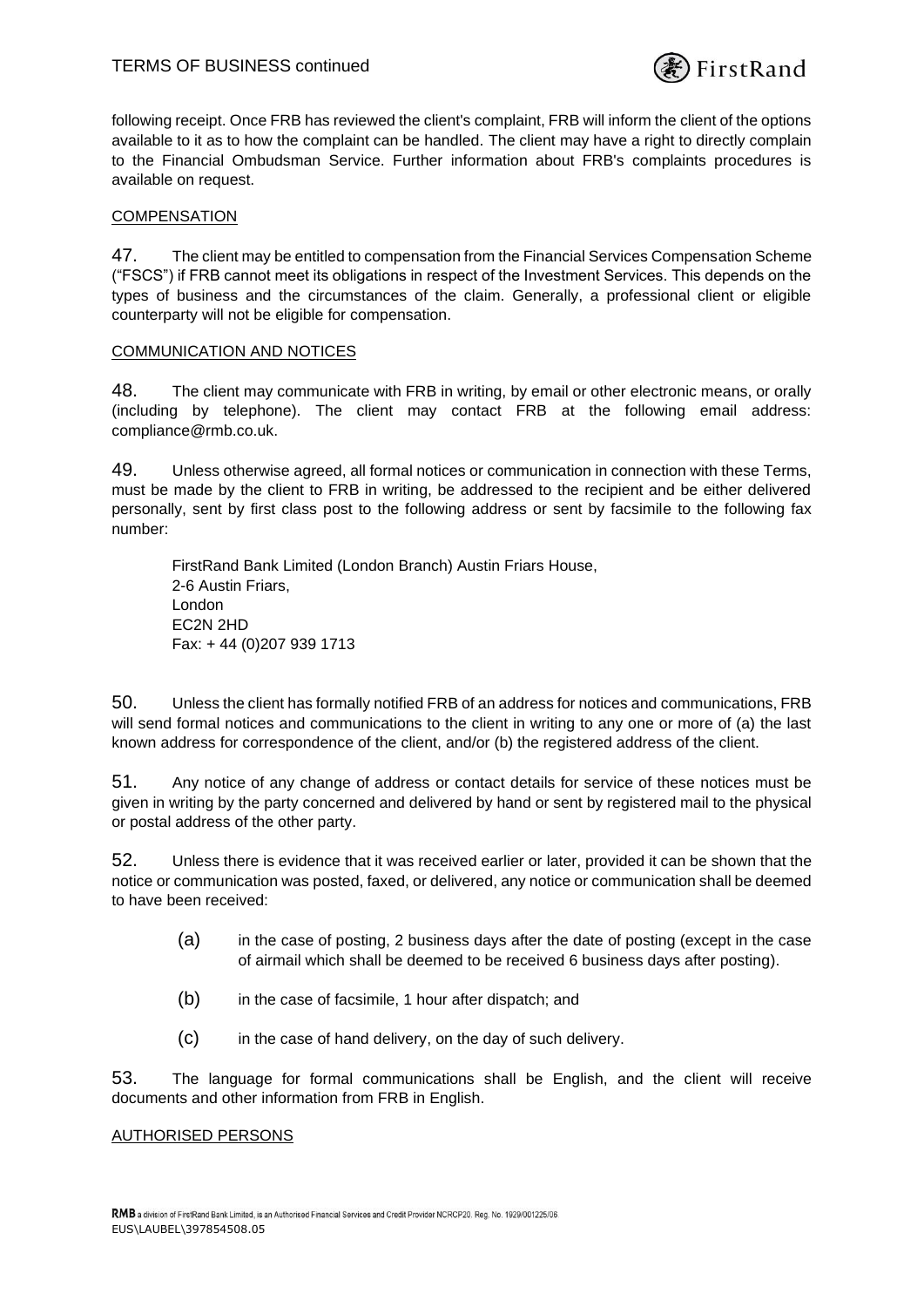

<span id="page-9-0"></span>54. If the client provides to FRB a list of persons who are authorised to provide instructions, notices, requests or to acknowledge confirmations, FRB reserves the right to rely on such instructions, requests, notices or acknowledgements which FRB believes are given or made by any person who is or who is believed by FRB to be a person who is authorised or entitled under the said list to give or make such instructions, notices, requests or confirmations on the client's behalf, provided that in doing so FRB acts in good faith. FRB shall not be required to enquire as to the authority or entitlement of any such person to give such instructions, notices, requests, or confirmations. The onus is on the client to notify FRB of any changes to the authorised list of persons at least one day before said person/s can provide instructions, notices, requests or to acknowledge confirmations with FRB.

55. If the client does not provide a list of the type contemplated in clause [54](#page-9-0) to FRB, FRB is entitled to assume that any instruction, notice, request or confirmation (whether in writing or not and however communicated to FRB) has been properly authorised by FRB if they are given or purported to be given by an individual or person who is or purports to be, and is reasonably believed by FRB to be, a director or employee of the client, or the client's authorised agent.

# LIABILITY

<span id="page-9-1"></span>56. Neither party is liable to the other for any indirect or consequential loss or damage.

57. The exclusion and limitation of liability in clause [56](#page-9-1) does not apply to losses arising from a party's breach of clauses [40](#page-6-0) an[d42.](#page-7-1)

58. Notwithstanding any other provision of these Terms, FRB is not liable for any loss, damage or other liability suffered by the client or any third party arising from or in connection with unauthorised access, interception, monitoring, use or destruction of data.

## ASSIGNMENT/ DELEGATION

59. These Terms may not be assigned by FRB or the client, except with the prior written consent of the other party or parties, or as provided in clause [60](#page-9-2)

<span id="page-9-2"></span>60. FRB may delegate in whole or in part any of its rights, duties, and obligations under these Terms to any associated company, provided that FRB shall remain responsible for the actions of any appointed delegate that is an associated company.

#### **SEVERABILITY**

61. Each provision in these Terms is severable, the one from the other and if at any time any provision is or becomes or is found to be illegal, invalid, defective, or unenforceable for any reason by any competent court, the remaining provisions shall continue in full force and effect.

# AMENDMENT

62. Unless otherwise agreed by FRB and the client, no addition to, or variation of, these Terms shall be of any force or effect unless it is set out in writing and signed by FRB and the client. Notwithstanding the foregoing, FRB may change the terms of these Terms (including without limitation with respect to any outstanding order or transaction or any legal rights or obligations which may have already arisen pursuant to these Terms or any transaction) where it considers it necessary or desirable to comply with any current or future applicable laws and regulations by notice to the client, and any change will take effect on the date specified in the notice.

#### WAIVER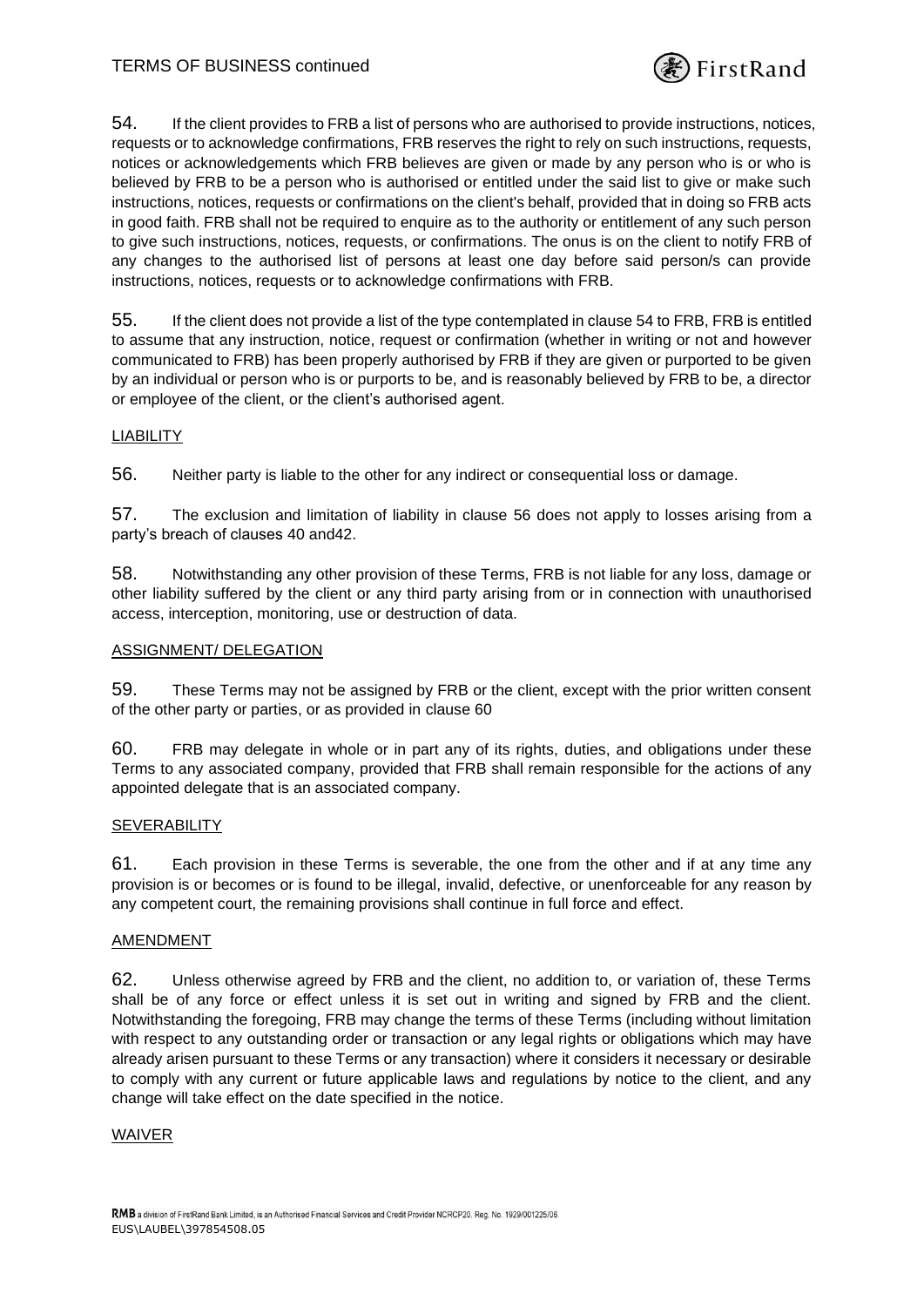

63. A failure to exercise or a delay in exercising a right or remedy provided by these Terms, whether wholly in part does not constitute a waiver of the right or remedy. A single or partial exercise of a right or remedy provided by these Terms does not prevent further exercise of the right or remedy.

# GOVERNING LAW

64. These Terms shall be governed and construed in accordance with the laws of England and Wales, and FRB and the client submit to the non-exclusive jurisdiction of the courts of England and Wales in respect of any dispute arising out of or in relation to these Terms.

65. Where the client does not have a permanent place of business in England, the client hereby agrees to appoint and keep appointed an agent for the service of process and to notify FRB of the identity of such agent.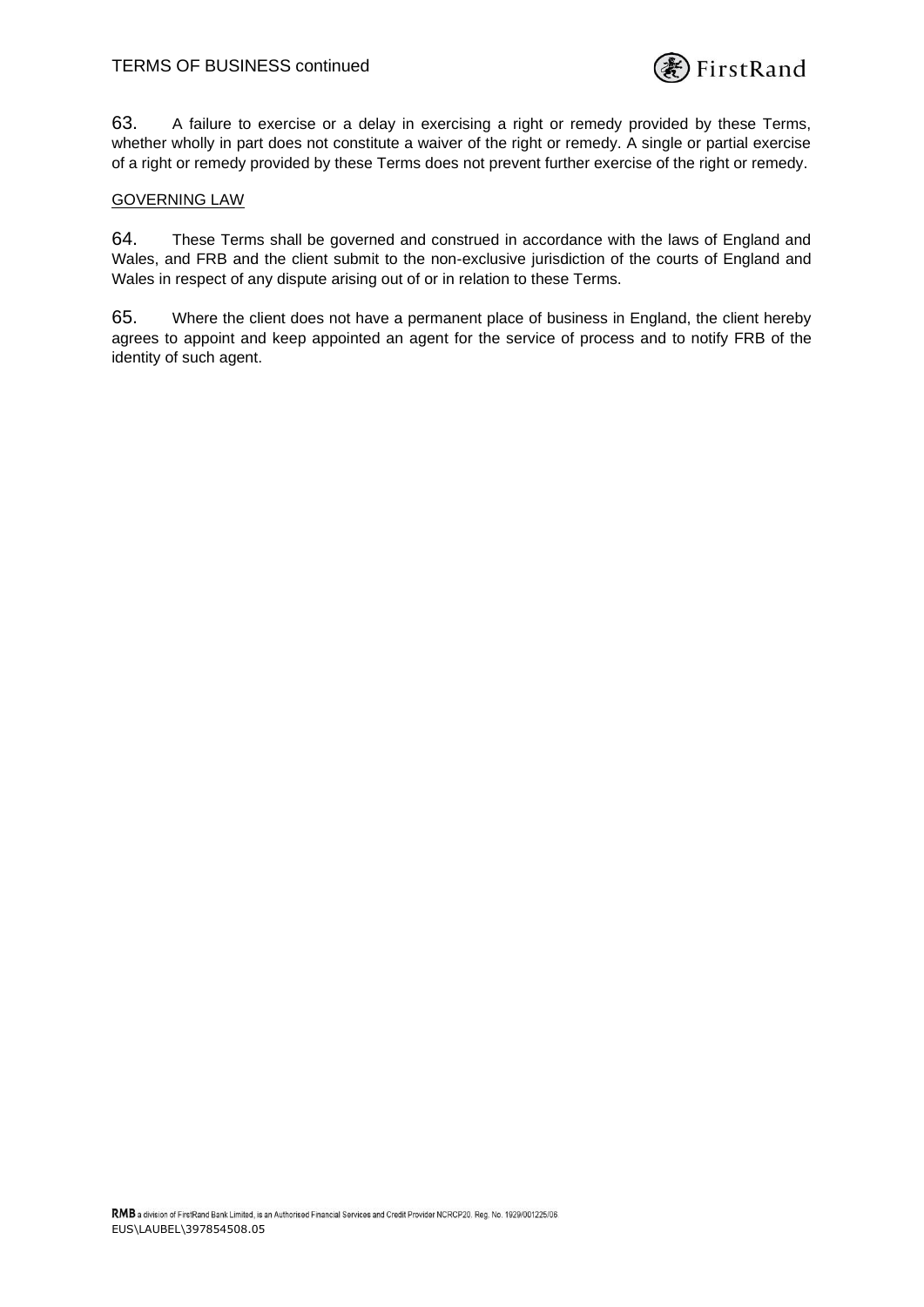

#### <span id="page-11-0"></span>DEPOSIT SERVICES: SCHEDULE 1

1. All Transactions entered into by the client with FRB shall be subject to the terms set out in this [schedule 1,](#page-11-0) including the attached Annexure ("Schedule Terms"), the respective Confirmations and the terms in the main body of the Terms, excluding clauses [22](#page-14-0) and [23.](#page-4-0)

2. Defined terms in thi[s schedule 1](#page-11-0) shall have the meaning set out in the main body of the Terms, unless expressly provided otherwise the Schedule Terms.

3. In the event of conflict between the Schedule Terms and the terms in the main body of the Terms, the Schedule Terms shall prevail.

#### INTERPRETATION

4. The expressions set forth below shall have following meanings in these Schedule Terms and in any Confirmation in respect of a Transaction:

"Affiliate" in relation to a party, means any person who is a member of that party's group, within the meaning of section 421 of the Financial Services and Markets Act 2000,

"Business Day" any day on which a Transaction may be settled through normal banking channels in the countries in which the principal market for dealing in the currencies which are the subject matter of a Transaction are located, or, in relation to any Transaction, as specified in the Confirmation relating to a Transaction,

"Call Deposit" means a deposit made by the client with FRB which is repayable on demand and which earns interest at the daily call deposit rate quoted by FRB, unless otherwise agreed,

"Call Loan" means a loan made by FRB to the client which is repayable on demand and which is subject to interest at the daily call loan rate quoted by FRB, unless otherwise agreed,

"Confirmation" a document evidencing the provisions of a Transaction issued by FRB,

"Maturity Date" in relation to a Transaction, means the date on which it is repayable, as specified in the Confirmation,

"Term Deposit" means a deposit made by the client with FRB which is repayable on the Maturity Date and which earns interest at an agreed rate,

"Term Loan" means a loan made by FRB to the client which is repayable on the Maturity Date and which is subject to interest at an agreed rate,

"Trade Date"the date upon which a Transaction is concluded,

"Transaction" a Term Loan or Term Deposit or Call Loan or Call Deposit or Notice Call Loan or Notice Call Deposit transaction concluded between FRB and the client,

"Transaction Amount" means the amount charged by the Bank relating to an early termination of a Transaction.

#### CLIENT AND TRANSACTION STATUS

5. Any Transactions which the client enters into with FRB will be on the basis that they are able to make their own independent evaluation of all aspects of the transaction, based upon the client's knowledge and experience.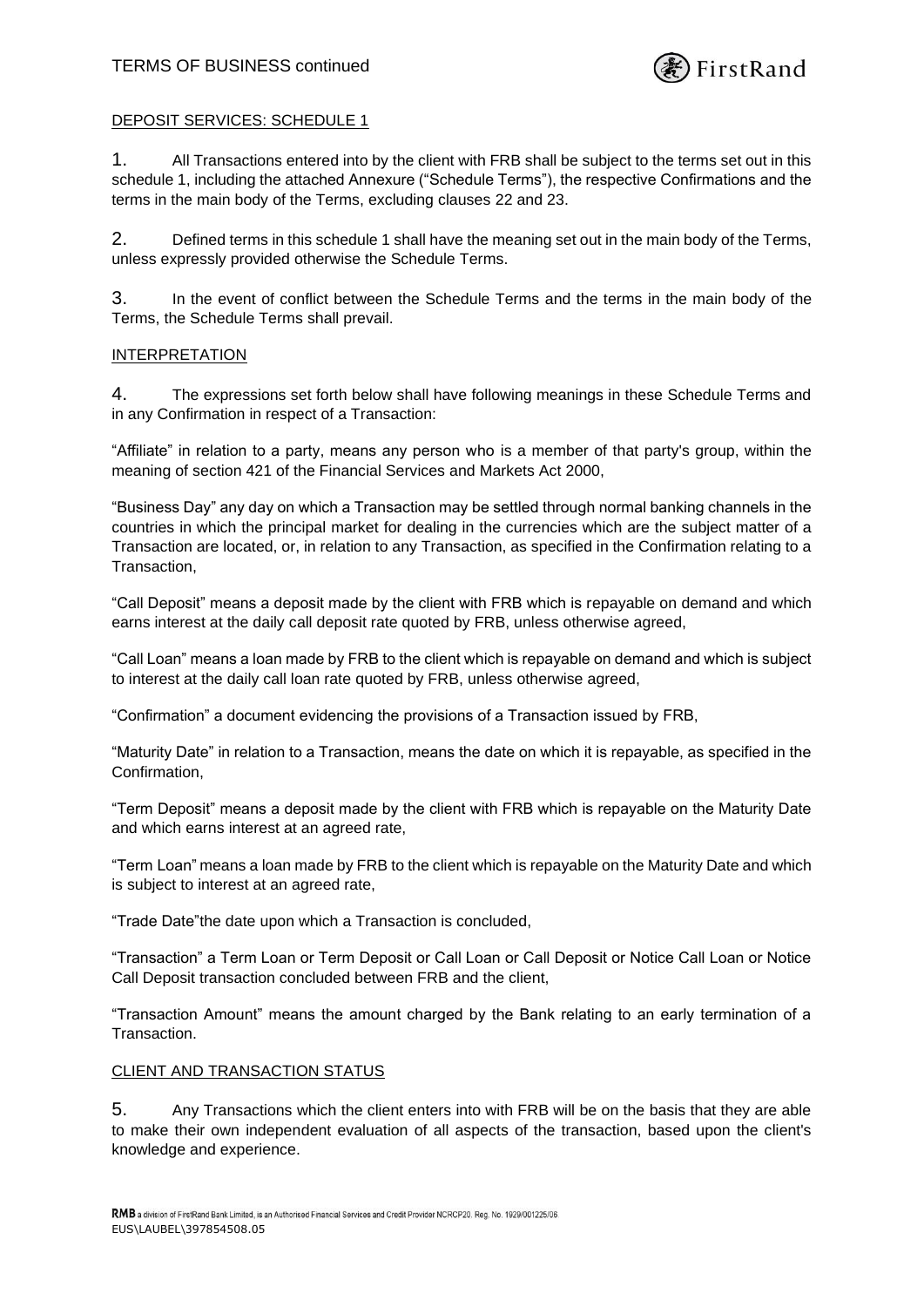

6. In order to enter into Transactions with FRB, the client only acts in a business non-personal capacity (that is, for the purposes of the client's trade, business, or profession).

7. Transactions under these Schedule Terms are not "payment accounts" within the meaning of the Payment Services Regulations 2017. Deposits to and withdrawals in respect of Transactions are restricted and FRB does not permit transfers to any third parties other than withdrawals paid to the client's nominated account.

8. Banking facilities such as overdrafts, payment cards and cheque facilities are not available under these Schedule Terms.

9. FRB may refuse to enter into a Transaction without giving a reason.

10. FRB may refuse to accept funds if it reasonably believes that by doing so it might break a law, regulation, code, or other duty that applies to it. FRB may also refuse to accept funds if it reasonably believes that by doing so it may damage its reputation.

# CONCLUSION OF TRANSACTIONS, CONFIRMATIONS AND ACCRUAL OF INTEREST

11. All Transactions must be concluded either by means of telephone or by means of an electronic messaging or other registered on-line trading system, which are recorded. Transactions must be entered into before 15h00 (Johannesburg time) on a Business Day for settlement to occur on the date agreed between the parties for the relevant Transaction.

12. A Confirmation in respect of each Transaction shall be sent by FRB to the Client promptly on the Trade Date.

13. The failure by FRB to send a Confirmation as provided for shall not invalidate the Transaction concerned.

14. A Confirmation which has been sent by FRB shall constitute prima facie proof of the subject matter of the Transaction concerned unless the client notifies FRB in writing (which may be sent by fax or email) or by telephone, that it disputes the Confirmation within 15 minutes of receipt of the Confirmation from FRB. Notwithstanding the foregoing, any manifest error caused by FRB in the Transaction Confirmation and later identified shall be addressed and regularised by FRB as soon as possible subject to the necessary confirmations and validations having taken place.

15. Interest in respect of:

- (a) Term Deposits and Term Loans will accrue daily, and be paid on the Maturity Date of the Term Deposit or Term Loan respectively; and
- (b) Call Deposits and Call Loans will accrue daily and be paid at month end and the Maturity Date.

# **SETTLEMENT OF TRANSACTIONS**

16. Payments to the client in terms of a Transaction will be made to the account in the client's name for the currency concerned as specified by the client in terms of standard settlement instructions provided by the client to FRB and accepted by FRB or, if no such instructions have been provided, to the account in the client's name specified by the client when the Transaction is entered into, and recorded in the Confirmation, or as otherwise agreed. If no account is so specified, and accepted or recorded, and if no other arrangement has been agreed, the client will be obliged to notify FRB in writing, including by email or other electronic means, of the account in the client's name to which the payment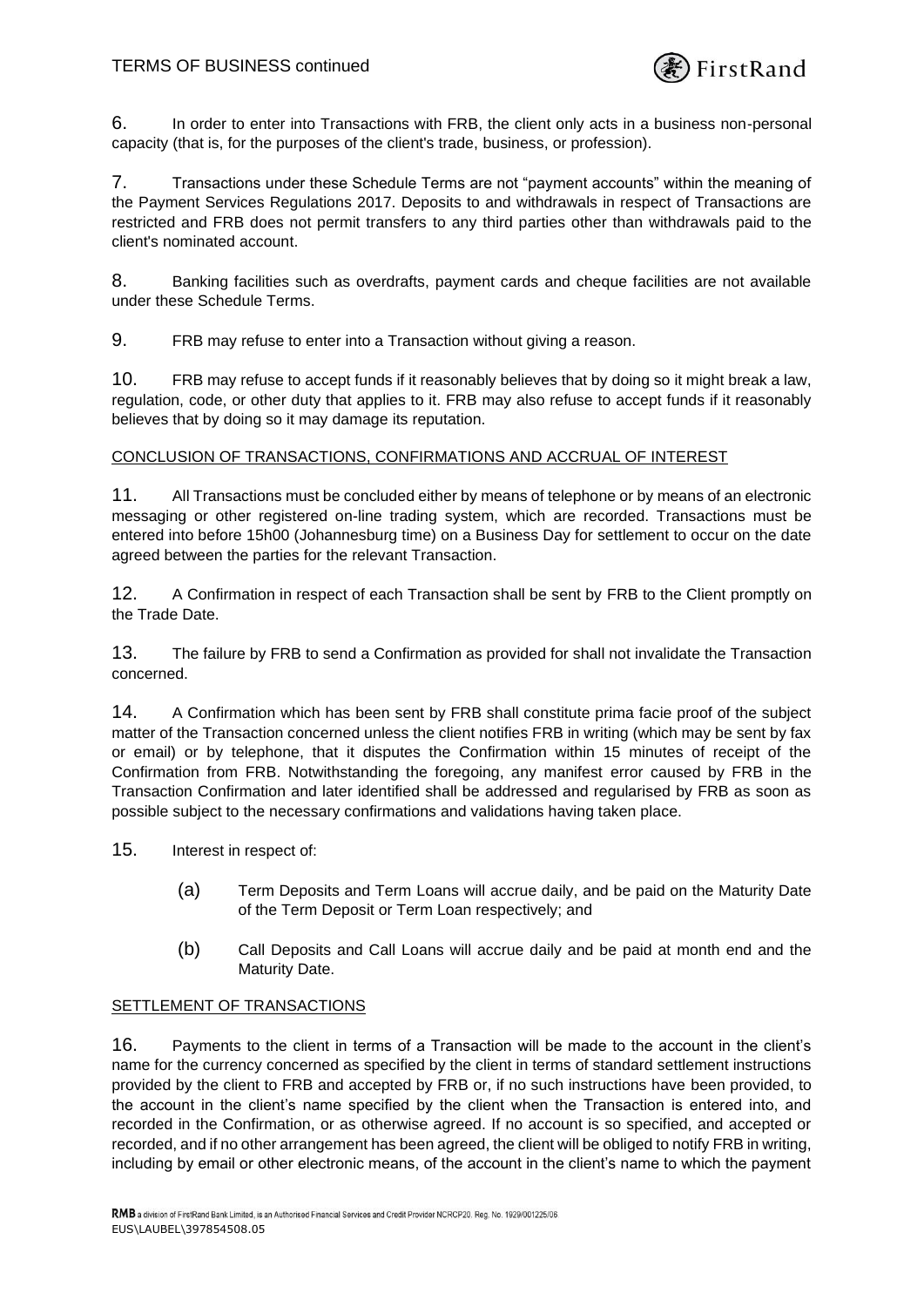

must be made by no later than 15h00 (Johannesburg time) on the Trade Date of the Transaction, and failure to do so will entitle FRB:

- (a) to cancel the Transaction concerned, and any loss or costs to FRB arising on such cancellation (as determined by FRB in accordance with its standard procedures) will be for the account of the Client; or
- (b) to take whatever action is required to ensure that settlement of the Transaction takes place (but without obligation on FRB to do so) which will include, but not be limited to, payment of the relevant currency of the Transaction to the client's principal demand deposit account maintained with FRB (if any).

17. In the event of the client not giving timely valid instructions to FRB to debit a particular account with amounts due by the client to FRB in respect of any Transaction, FRB will be entitled, but not obliged, to debit any such amounts to the client's principal demand deposit account maintained with FRB (if any). The foregoing shall not prejudice any rights which FRB may have as a result of the client's failure to pay amounts due to FRB.

# EARLY REDEMPTIONS OR REPAYMENTS OF TERM TRANSACTIONS

- 18. In the event of the client wanting to:
	- (a) repay a Term Loan prior to the agreed Maturity Date; or
	- (b) obtain repayment of a Term Deposit prior to the agreed Maturity Date,

it will, subject to paragraph 15, be entitled to do so by giving written notice to FRB. In the case of the client wanting early repayment of a Term Deposit, such notice must be received two Business Days prior to the required early repayment date and in relation to a Transaction which is a Notice Call Loan or a Notice Call Deposit, such notice must be delivered in accordance with the notice period specified in the Confirmation relating to that Transaction.

19. FRB reserves the right to charge a Termination Amount relating to an early termination. Should FRB and the client not reach agreement on the Termination Amount required by FRB, the client will not be entitled to repay the Term Loan or obtain repayment of the Term Deposit before the originally agreed Maturity Date.

20. The Termination Amount payable by the client to FRB in terms of paragraph 19 is payable on demand and FRB will have the right to set off such amounts against amounts payable by FRB to the client or to debit such amounts to the client's demand deposit account with FRB (if any).

# COMPENSATION

21. The FSCS covers eligible deposits provided by firms authorised by the UK regulators, the FCA and the PRA. An eligible depositor is entitled to claim up to the current FSCS limit for deposits if a bank is unable to meet its financial responsibilities. For joint accounts each account holder is treated as having a claim in respect of their share. So, for a joint account held by two eligible depositors, each depositor would have a claim up to the FSCS deposit limit. The maximum amount that could be claimed in total would be twice the current FSCS limit. The FSCS deposit limit relates to the combined amount in all the eligible depositor's accounts with the bank. That includes their share of any joint account, and not to each separate account. Further information about the scheme (including the amounts covered and eligibility to claim) can be obtained from the FSCS via its website www.FSCS.org.uk or by calling the FSCS on 0207 741 4100 or 0800 678 1100.

# BREACH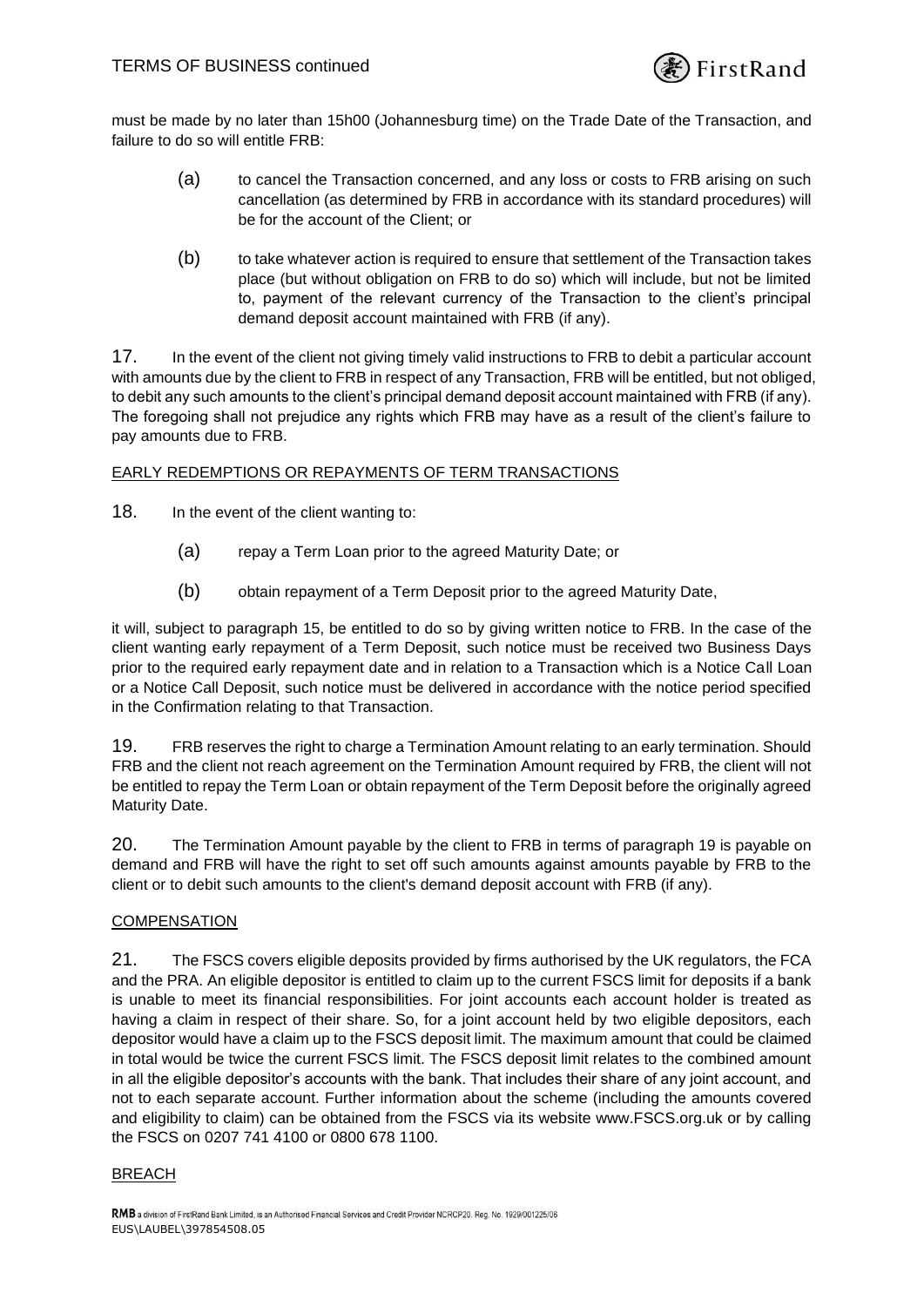

- <span id="page-14-0"></span>22. FRB may cancel these Schedule Terms at any time on immediate written notice to the client if:
	- (a) the client, for any reason whatsoever, fails to make a repayment due by it under any Transaction, within two Business Days after notice of that non-payment has been given to it by FRB: or
	- (b) the client breaches any other provision of a Transaction and fails to remedy such breach within five (5) Business Days after receipt of a notice from FRB requiring it to do so.

23. Notwithstanding anything to the contrary contained herein or any other agreement between the parties (whenever entered into), it is agreed that, in the event of the client:

- (a) being in breach of the Schedule Terms or any other agreement between the parties; or
- (b) becoming insolvent or unable to pay its debts as they become due, making a general assignment, arrangement, or composition with or for the benefit of creditors, or a provisional liquidator, liquidator, receiver, or voluntary administrator being appointed over any of its assets,

FRB will not be obliged to pay any amounts or to perform any obligations due to the client until all amounts owed and all performances due by the client and any Affiliates of the client to FRB and its Affiliates, have been paid in full or fully performed. FRB shall also be entitled to set off any amount due to the client against any amount due to FRB.

24. FRB will not be liable for any losses, damages, costs, claims, or penalties suffered by the client or a third party as a result of actions taken by FRB in accordance with this paragraph 24 including a delay or failure to execute instructions or in the receipt of cleared funds or funds or goods being embargoed or impounded due to a contravention of international sanctions. The client indemnifies FRB against any claims made against FRB in connection with such losses, damages, costs, claims or penalties.

# AMENDMENT

25. FRB reserves the right to amend the Schedule Terms from time to time upon notice to the client and such amended Schedule Terms will apply to Transactions. Any amended Schedule Terms subsequent to these ones will be identified with reference to their date of publication on FRB's website.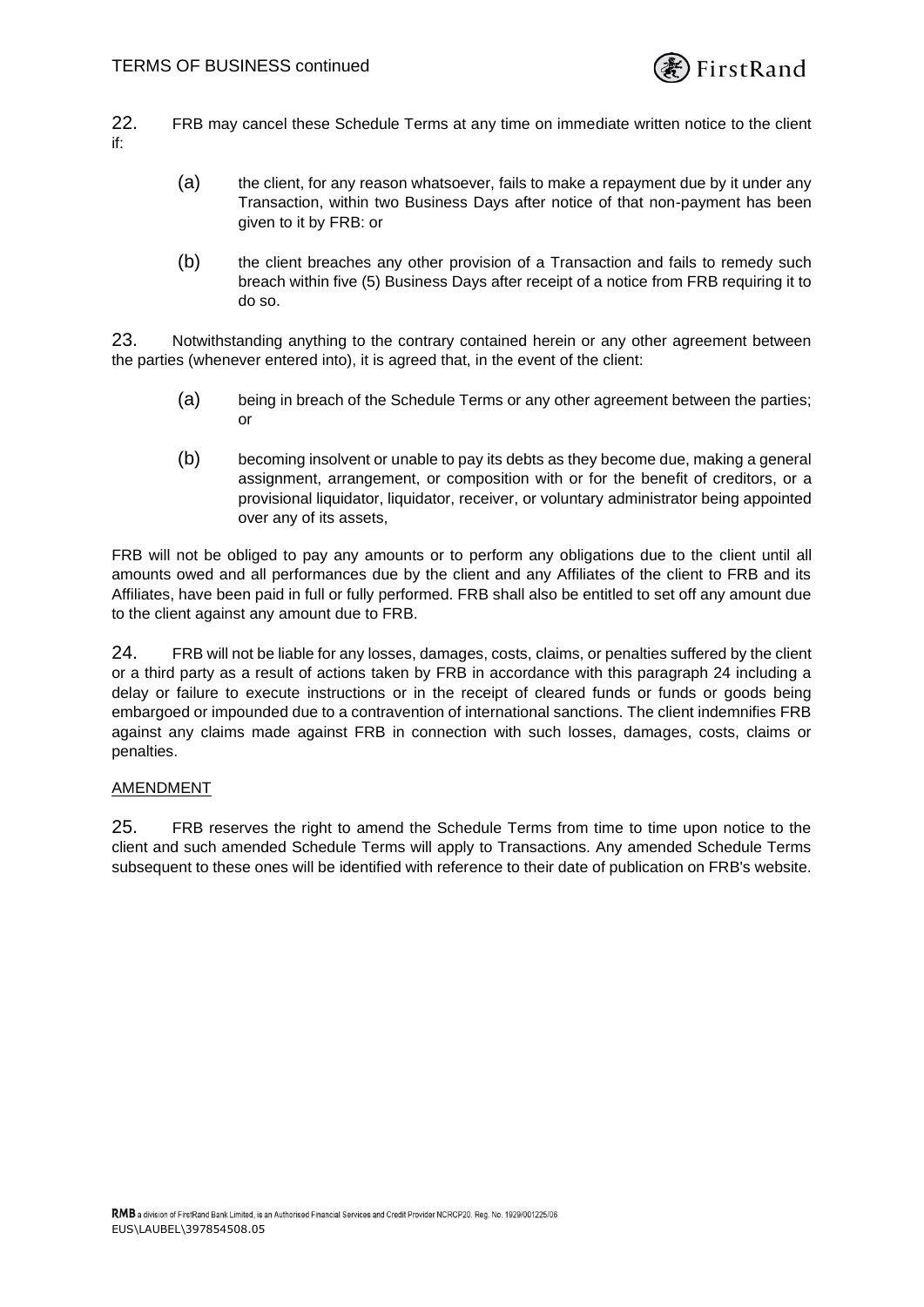

# ANNEXURE

| <b>Business Days</b>                                          | the place(s) specified in the Confirmation which shall be utilised for the determination of the                                                                                                                                                                                                                                                                                                                                                                                                                                                                         |
|---------------------------------------------------------------|-------------------------------------------------------------------------------------------------------------------------------------------------------------------------------------------------------------------------------------------------------------------------------------------------------------------------------------------------------------------------------------------------------------------------------------------------------------------------------------------------------------------------------------------------------------------------|
|                                                               | <b>Business Day Convention or Payment</b>                                                                                                                                                                                                                                                                                                                                                                                                                                                                                                                               |
| <b>Business Day</b>                                           | the convention for adjusting any relevant date if it would otherwise fall on a date that is not                                                                                                                                                                                                                                                                                                                                                                                                                                                                         |
| <b>Convention</b>                                             | a Business Day which may be:                                                                                                                                                                                                                                                                                                                                                                                                                                                                                                                                            |
|                                                               | "Following" - that date will be the first following date that is a Business Day                                                                                                                                                                                                                                                                                                                                                                                                                                                                                         |
|                                                               | "Modified Following" - that date will be the first following date that is a Business Day, unless                                                                                                                                                                                                                                                                                                                                                                                                                                                                        |
|                                                               | that day falls in the next calendar month, in which case that date will be the first preceding<br>day that is a Business Day                                                                                                                                                                                                                                                                                                                                                                                                                                            |
|                                                               | "Preceding" – that date shall be brought forward to the first preceding day that is a Business<br>Day                                                                                                                                                                                                                                                                                                                                                                                                                                                                   |
|                                                               | "None"- the relevant date shall not be adjusted in accordance with any Business Day<br>Convention                                                                                                                                                                                                                                                                                                                                                                                                                                                                       |
| <b>Calculation Agent</b>                                      | the party responsible for making calculations under a Transaction                                                                                                                                                                                                                                                                                                                                                                                                                                                                                                       |
| <b>Calculation Period</b>                                     | each period from, and including one Period End Date to, but excluding the next following<br>Period End Date, except that the initial Calculation Period will commence, on and include,<br>the Effective Date and the final Calculation Period will end on, but exclude, the Maturity Date                                                                                                                                                                                                                                                                               |
| Capital<br><b>Increase/Decrease</b><br><b>Notional Amount</b> | the amount by which the Notional Amount increases or decreases, which shall take effect<br>on the Effective Date specified in the amended Confirmation in relation to a Transaction                                                                                                                                                                                                                                                                                                                                                                                     |
| Compounding                                                   | means that interest accrued on the Notional Amount which is not paid out at the end of the<br>relevant Interest Period is added to the Notional Amount for purposes of interest calculations<br>in subsequent Interest Periods. If "Capitalised" is specified in the Confirmation, accrued<br>interest shall be capitalised on the basis specified in the Confirmation                                                                                                                                                                                                  |
| Day Count                                                     | the fraction used in calculating interest. This may be:                                                                                                                                                                                                                                                                                                                                                                                                                                                                                                                 |
| <b>Fraction or</b>                                            | "Act/365 (fixed)" or "ACT/365" - the actual number of days in the relevant Interest<br>(a)                                                                                                                                                                                                                                                                                                                                                                                                                                                                              |
| <b>Fixed Rate Day</b><br><b>Count Fraction or</b>             | Period (divided by 365, irrespective of whether the period falls in a leap year)                                                                                                                                                                                                                                                                                                                                                                                                                                                                                        |
|                                                               | "Act/360 (fixed)" or "ACT/360" - the actual number of days in the relevant Interest<br>(b)                                                                                                                                                                                                                                                                                                                                                                                                                                                                              |
| <b>Floating Rate Day</b><br><b>Count Fraction</b>             | Period divided by 360                                                                                                                                                                                                                                                                                                                                                                                                                                                                                                                                                   |
| <b>Deposit Amount</b>                                         | in relation to a Transaction, the amount paid at the commencement of the Transaction, as<br>set out in the Confirmation                                                                                                                                                                                                                                                                                                                                                                                                                                                 |
| <b>Designated</b><br><b>Maturity</b>                          | in relation to a Transaction, if applicable, the period of time specified in the Confirmation                                                                                                                                                                                                                                                                                                                                                                                                                                                                           |
| <b>Effective Date</b>                                         | the effective date of the Transaction, being the date upon which the capital amount of the<br>loan, deposit or other cash flow is paid and, if applicable, interest commences                                                                                                                                                                                                                                                                                                                                                                                           |
| <b>Fixed Rate Payer</b><br><b>Payment Date</b>                | in relation to each Transaction where interest is at a Fixed Rate, the Fixed Rate Payer<br>Payment Date(s) specified in the related Confirmation or, if such day is not a Business Day,<br>the Business Day on which interest will be paid, as determined in accordance with the<br>applicable Business Day Convention (as specified in the related Confirmation). Interest will<br>be paid on the Notional Amount in relation to any Transaction from (and including) the<br>Effective Date payable in arrears on the Fixed Rate Payer Payment Date(s) and on the date |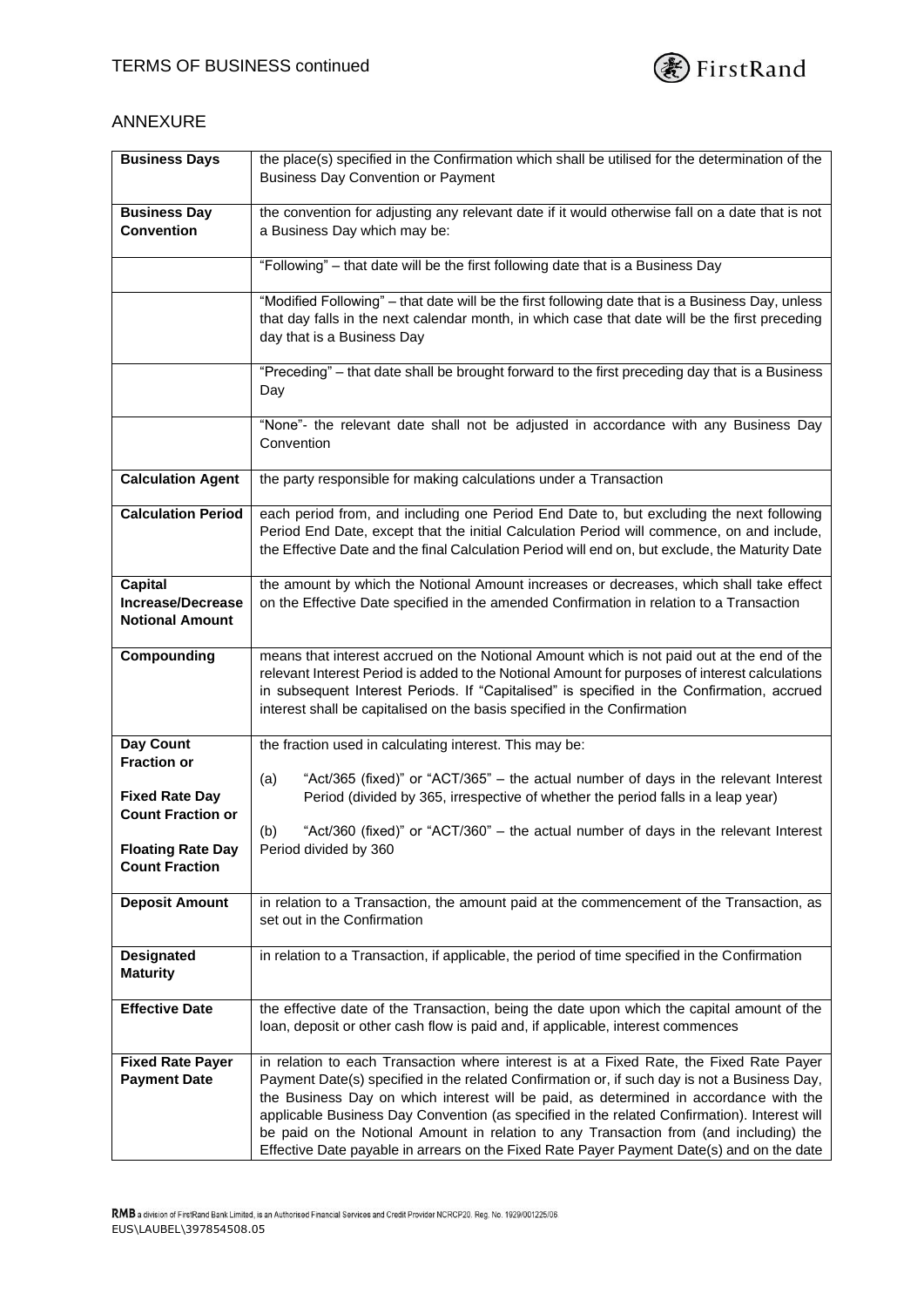

|                                                             | of early repayment in accordance with paragraph 18 or the Maturity Date, as the case may<br>be, if either such date does not fall on a Fixed Rate Payer Payment Date                                                                                                                                                                                                                                                                                                                                                                                                                                                                                                                                                                                                                                                                                                                                                                                                                                                                                                                                                                                                                                                                                                                                                                                                                                                                                                                                                                                                                                    |
|-------------------------------------------------------------|---------------------------------------------------------------------------------------------------------------------------------------------------------------------------------------------------------------------------------------------------------------------------------------------------------------------------------------------------------------------------------------------------------------------------------------------------------------------------------------------------------------------------------------------------------------------------------------------------------------------------------------------------------------------------------------------------------------------------------------------------------------------------------------------------------------------------------------------------------------------------------------------------------------------------------------------------------------------------------------------------------------------------------------------------------------------------------------------------------------------------------------------------------------------------------------------------------------------------------------------------------------------------------------------------------------------------------------------------------------------------------------------------------------------------------------------------------------------------------------------------------------------------------------------------------------------------------------------------------|
| <b>Floating Rate</b><br><b>Payer Payment</b><br><b>Date</b> | in relation to each Transaction where interest is at a Floating Rate, the Floating Rate Payer<br>Payment Date(s) specified in the related Confirmation or, if such day is not a Business Day,<br>the Business Day on which interest will be paid, as determined in accordance with the<br>applicable Business Day Convention (as specified in the related Confirmation). Interest will<br>be paid on the Notional Amount in relation to any Transaction from (and including) the<br>Effective Date payable in arrears on the Floating Rate Payer Payment Date(s) and on the<br>date of early repayment in accordance with paragraph 18 or the Maturity Date, as the case<br>may be, if either such date does not fall on a Floating Rate Payer Payment Date                                                                                                                                                                                                                                                                                                                                                                                                                                                                                                                                                                                                                                                                                                                                                                                                                                             |
| <b>Interest Amount</b>                                      | the amount of interest payable in respect of a Transaction                                                                                                                                                                                                                                                                                                                                                                                                                                                                                                                                                                                                                                                                                                                                                                                                                                                                                                                                                                                                                                                                                                                                                                                                                                                                                                                                                                                                                                                                                                                                              |
| <b>Interest Payment</b><br><b>Date</b>                      | a Fixed Rate Payer Payment Date or Floating Rate Payer Payment Date, as the case may<br>be                                                                                                                                                                                                                                                                                                                                                                                                                                                                                                                                                                                                                                                                                                                                                                                                                                                                                                                                                                                                                                                                                                                                                                                                                                                                                                                                                                                                                                                                                                              |
| <b>Interest Period</b>                                      | the period from and including an Interest Payment Date to but excluding the next Interest<br>Payment Date; provided that the first period will commence on the Effective Date and the<br>last period will end on the day before the Maturity Date                                                                                                                                                                                                                                                                                                                                                                                                                                                                                                                                                                                                                                                                                                                                                                                                                                                                                                                                                                                                                                                                                                                                                                                                                                                                                                                                                       |
| <b>Interest Rate</b>                                        | each Transaction bears interest on its Notional Amount at the rate of interest specified in the<br>related Confirmation which may be a Floating Rate, being:                                                                                                                                                                                                                                                                                                                                                                                                                                                                                                                                                                                                                                                                                                                                                                                                                                                                                                                                                                                                                                                                                                                                                                                                                                                                                                                                                                                                                                            |
|                                                             | "EUR-EURIBOR-Reuters" - the rate for a Reset Date will be the rate for deposits in euros<br>for a period of the Designated Maturity which appears on the Reuters Screen EURIBOR01<br>Page as of 11h00 Brussels time on that day that is two TARGET Settlement Days preceding<br>that Reset Date. If such rate does not appear on the Reuters Screen EURIBOR01 Page, the<br>rate for that Reset Date will be determined on the basis of the rates at which deposits in<br>euros are offered by 4 leading banks at approximately 11h00 Brussels time, on the day that<br>is TARGET Settlement Days preceding that Reset Date to prime banks in the Euro-zone<br>interbank market for a period of the Designated Maturity commencing on that Reset Date for<br>the Notional Amount, assuming an ACT/360 day count basis. The Calculation Agent will<br>request the principal Euro-zone office of each of those banks to provide a quotation of its<br>rate. If at least two such quotations are provided, the rate for that Reset Date will be the<br>arithmetic mean of the quotations. If fewer than two quotations are provided as requested,<br>the rate for that Reset Date will be the arithmetic mean of the rates quoted by major banks<br>in the Euro-zone, selected by the Calculation Agent, at approximately 11h00 Brussels time,<br>on that Reset Date for loans in euros to leading European banks for a period of the<br>Designated Maturity commencing on that Reset Date for the Notional Amount. If no such<br>rate is available, the Calculation Agent will determine the Interest Rate |
|                                                             | "GBP-LIBOR-BBA" - the rate for a Reset Date will be the rate for deposits in Sterling for a<br>period of the Designated Maturity which appears on the Reuters Screen LIBOR01 Page as<br>of 11h00 London time on that Reset Date. If such rate does not appear on the Reuters<br>Screen LIBOR01 Page, the rate for that Reset Date will be determined on the basis of the<br>rates at which deposits in Sterling are offered by 4 leading banks at approximately 11h00<br>London time, on that Reset Date to prime banks in the London interbank market for a period<br>of the Designated Maturity commencing on that Reset Date for the Notional Amount. The<br>Calculation Agent will request the principal London office of each of those banks to provide<br>a quotation of its rate. If at least two such quotations are provided, the rate for that Reset<br>Date will be the arithmetic mean of the quotations. If fewer than two quotations are provided<br>as requested, the rate for that Reset Date will be the arithmetic mean of the rates quoted by<br>major banks in London, selected by the Calculation Agent, at approximately 11h00 London<br>time, on that Reset Date for loans in Sterling to leading European banks for a period of the<br>Designated Maturity commencing on that Reset Date for the Notional Amount. If no such<br>rate is available, the Calculation Agent will determine the Interest Rate                                                                                                                                                                       |
|                                                             | "USD-LIBOR-BBA" - the rate for a Reset Date will be the rate for deposits in U.S. Dollars for<br>a period of the Designated Maturity which appears on the Reuters Screen LIBOR01 Page<br>as of 11h00 London time on the day that is 2 London Banking Days preceding that Reset                                                                                                                                                                                                                                                                                                                                                                                                                                                                                                                                                                                                                                                                                                                                                                                                                                                                                                                                                                                                                                                                                                                                                                                                                                                                                                                          |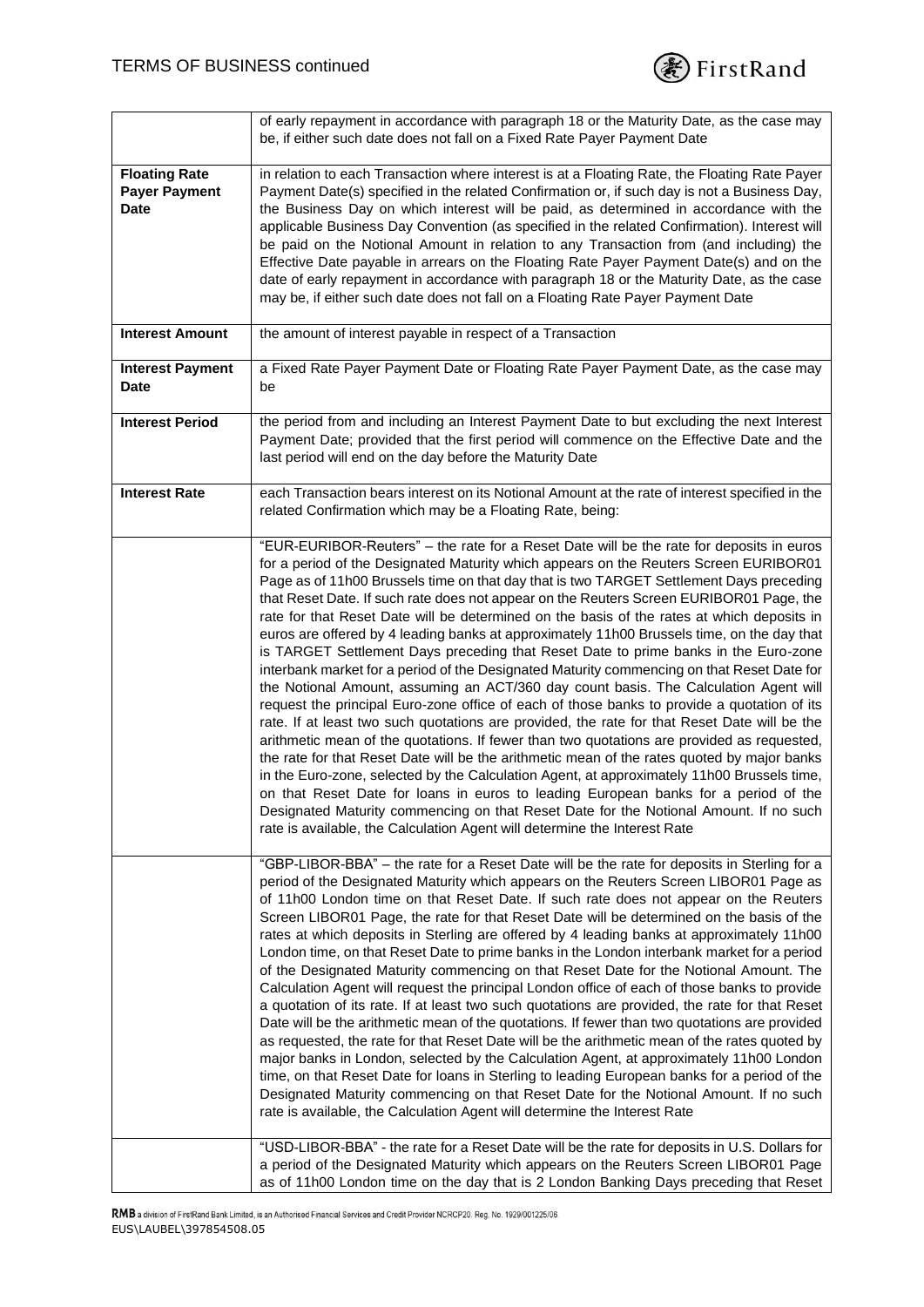

| Date. If such rate does not appear on the Reuters Screen LIBOR01 Page, the rate for that<br>Reset Date will be determined on the basis of the rates at which deposits in U.S. Dollars are<br>offered by 4 leading banks at approximately 11h00 London time, on the day that is 2 London<br>Banking Days preceding that Reset Date to prime banks in the London interbank market for<br>a period of the Designated Maturity commencing on that Reset Date for the Notional Amount.<br>The Calculation Agent will request the principal London office of each of those banks to<br>provide a quotation of its rate. If at least two such quotations are provided, the rate for that<br>Reset Date will be the arithmetic mean of the quotations. If fewer than two quotations are<br>provided as requested, the rate for that Reset Date will be the arithmetic mean of the rates<br>quoted by major banks in New York City, selected by the Calculation Agent, at approximately<br>11h00 New York City time, on that Reset Date for loans in U.S. Dollars to leading European<br>banks for a period of the Designated Maturity commencing on that Reset Date for the<br>Notional Amount. If no such rate is available, the Calculation Agent will determine the Interest<br>Rate |
|---------------------------------------------------------------------------------------------------------------------------------------------------------------------------------------------------------------------------------------------------------------------------------------------------------------------------------------------------------------------------------------------------------------------------------------------------------------------------------------------------------------------------------------------------------------------------------------------------------------------------------------------------------------------------------------------------------------------------------------------------------------------------------------------------------------------------------------------------------------------------------------------------------------------------------------------------------------------------------------------------------------------------------------------------------------------------------------------------------------------------------------------------------------------------------------------------------------------------------------------------------------------------------|
| "USD-Federal Funds H.15" - the rate for a Reset Date will be the rate set forth in H15(519)<br>for that day opposite the caption "Federal Funds (effective)", as such rate is displayed on the<br>Reuters Screen FEDFUNDS1 Page. If by 5.00 p.m. New York City time, on the day that is<br>one New York City Banking Day following the Reset Date, such rate for the Reset Date does<br>not appear on the Reuters Screen FEDFUNDS1 Page or is not yet published in H.15(519),<br>the rate for that Reset Date will be the rate set forth in the H.15 Daily Update or such other<br>recognized electronic source used for the purpose of displaying such rate, for that day<br>opposite the caption "Federal funds (effective)", failing which the rate for that Reset Date will<br>by the rate for the first preceding day for which such rate is set forth in H.15(519) opposite<br>the caption "Federal funds (effective)", as such rate is displayed on the Reuters Screen<br>FEDFUNDS1 Page.                                                                                                                                                                                                                                                                                |
| "Prime" or "ZAR-FNB-PRIME" - the interest rate (percent, per annum, compounded monthly)<br>from time to time published by FirstRand Bank Limited as being its prime overdraft rate, as<br>certified by any manager of that bank whose appointment and designation need not be<br>proved                                                                                                                                                                                                                                                                                                                                                                                                                                                                                                                                                                                                                                                                                                                                                                                                                                                                                                                                                                                         |
| "ZAR-CII" - the rate for a Reset Date will be the level of the RMB ZAR Cash Intelligence<br>Index for that day published at https://www.rmb.co.za/indices                                                                                                                                                                                                                                                                                                                                                                                                                                                                                                                                                                                                                                                                                                                                                                                                                                                                                                                                                                                                                                                                                                                       |
| "ZAR - CPI" - the weighted average of the consumer price index as published by Statistics<br>South Africa, which is referred to as "CPI - All urban areas (primary and secondary)" in<br>Statistical release P0141, from time to time                                                                                                                                                                                                                                                                                                                                                                                                                                                                                                                                                                                                                                                                                                                                                                                                                                                                                                                                                                                                                                           |
| "ZAR-JIBAR-SAFEX" - the rate for a Reset Date will be the mid-market rate for deposits in<br>ZAR for a period of the Designated Maturity                                                                                                                                                                                                                                                                                                                                                                                                                                                                                                                                                                                                                                                                                                                                                                                                                                                                                                                                                                                                                                                                                                                                        |
| that appears on the Reuters Screen SAFEY Page as at 11h00, Johannesburg time on the<br>Reset Date. If the Reuters Screen SAFEY Page is not available or if no such rate appears,<br>the Calculation Agent shall request the principal Johannesburg office of each of the four<br>leading banks in the South African inter-bank market selected by the Calculation Agent to<br>provide the Calculation Agent with its offered quotation for the rate for a period of the<br>Designated Maturity at approximately 11.00 a.m. (Johannesburg time) on that Reset Date.<br>If two or more of such banks provide the Calculation Agent with such offered quotations, the<br>Interest Rate shall be the arithmetic mean (rounded if necessary, to the fifth decimal place<br>with 0.000005 being rounded upwards) of such offered quotations. If no such rate is<br>available, the Calculation Agent will determine the Interest Rate                                                                                                                                                                                                                                                                                                                                                  |
| "ZAR-Repo" - the rate for a Reset Date will be the South African repo average rate that<br>appears on the Bloomberg Screen SARPRT                                                                                                                                                                                                                                                                                                                                                                                                                                                                                                                                                                                                                                                                                                                                                                                                                                                                                                                                                                                                                                                                                                                                               |
| "ZAR-RODR" - the rate for a Reset Date will be the South African Rand Overnight Deposit<br>Rate that appears on the Bloomberg Screen RAONON                                                                                                                                                                                                                                                                                                                                                                                                                                                                                                                                                                                                                                                                                                                                                                                                                                                                                                                                                                                                                                                                                                                                     |